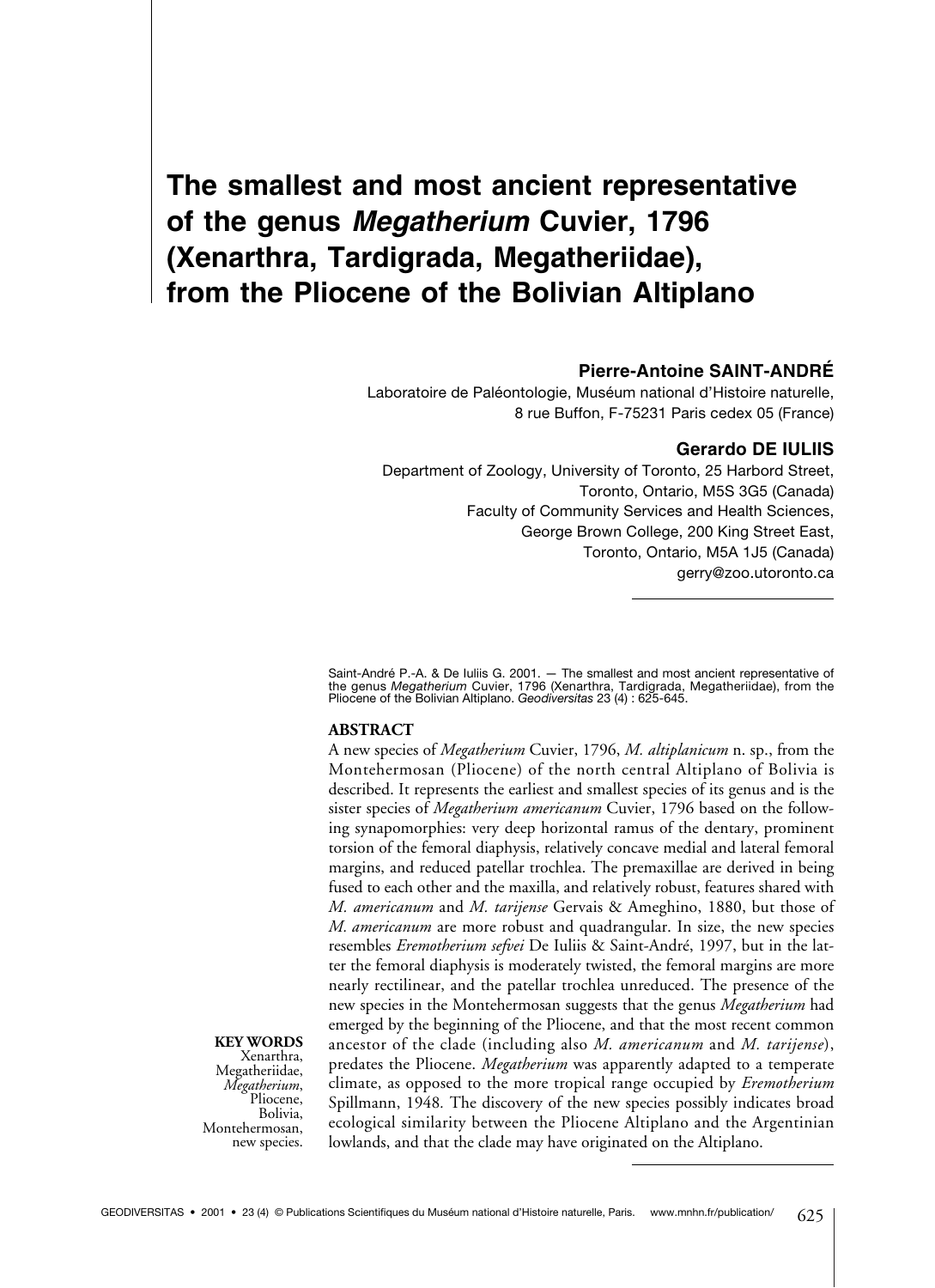#### **RÉSUMÉ**

*Le plus petit et le plus ancien représentant du genre* Megatherium *Cuvier, 1796 (Xenarthra, Tardigrada, Megatheriidae), du Pliocène de l'Altiplano bolivien.* Une nouvelle espèce de *Megatherium* Cuvier, 1796, *M. altiplanicum* n. sp., datant du Montehermoséen (Pliocène) et venant du centre-nord de l'Altiplano de Bolivie est décrite ci-après. Cette espèce représente la plus ancienne et la plus petite des espèces de son genre et, selon les caractères synapomorphiques suivants, serait l'espèce sœur de *Megatherium americanum* Cuvier, 1796 : un rameau mandibulaire horizontal très profond, une diaphyse fémorale présentant une torsion proéminante, des marges fémorales médianes et latérales relativement concaves et un trochléaire patellin réduit. La fusion des prémaxillaires entre eux et avec la maxillaire, indicatif d'un caractère dérivé, ainsi que la robustesse relative de ceux-ci, sont caractéristiques également de *M*. *americanum* et de *M*. *tarijense* Gervais & Ameghino, 1880, bien que les prémaxillaires de *M*. *americanum* soient plus robustes et quadrangulaires. Cette nouvelle espèce ressemble à *Eremotherium sefvei* De Iuliis & Saint-André, 1997 en taille mais ce dernier a une diaphyse fémorale modérément tordue, des marges fémorales presque rectilignes et un trochléaire patellin qui n'est pas réduit. La présence de cette nouvelle espèce datant du Montehermoséen suggère que le genre *Megatherium* émergea dès la début du Pliocène et que l'ancêtre commun le plus récent de ce clade (incluant *M*. *americanum* et *M*. *tarijense*) précède le Pliocène. Apparemment, *Megatherium* était adapté à un climat tempéré, contrairement à *Eremotherium* Spillmann, 1948 qui lui, se retrouve en régions plus tropicales. La découverte de cette nouvelle espèce indique la possibilité de similarités écologiques entre l'Altiplano du Pliocène et les basses terres de l'Argentine et que le clade est peut-être originaire de l'Altiplano.

**MOTS CLÉS** Xenarthra, Megatheriidae, *Megatherium*,<br>Pliocène, Bolivie, Montehermoséen, nouvelle espèce.

## INTRODUCTION

The genus *Megatherium* is known mainly from the giant ground sloth *M*. *americanum* described by Cuvier (1796). *M*. *gallardoi* Ameghino & Kraglievich, 1921 is a second large species, but is poorly known. Other species of the genus, such as *M. medinae* Philippi, 1893*, M*. *istilarti* Kraglievich, 1925 and *M*. *tarijense* Gervais & Ameghino, 1880 (see Boule & Thévenin 1920), are smaller, although still large mammals. All these species are of Pleistocene age. The discovery of a small species of *Megatherium* from the Pliocene of the Bolivian Altiplano is important phylogenetically and paleoecologically.

In discussing the Ayo Ayo (Bolivia) fauna, Hoffstetter *et al*. (1971) reported the discovery from Pliocene beds of a megatheriine species that is more similar to *Megatherium* than to the intertropical genus *Eremotherium* Spillmann, 1948 and, with a femur 390 mm in length, smaller in size than other species traditionally assigned to *Megatherium*. Other remains from Pomata (Bolivia) were assigned to this species. Hoffstetter (1986) believed that it was possibly ancestral to *Megatherium*.

The new species *Megatherium altiplanicum* n. sp. is based on remains from Ayo Ayo-Viscachani and Pomata. It is the smallest and earliest species of its genus. This combination of size and age reflects the increase of body size over time, which is one of the more important evolutionary trends among megatheriines. The medial length of the femur is comparable to that of *Eremotherium sefvei* De Iuliis & Saint-André, 1997, a small species from the Bolivian Pleistocene. However, the lateral femoral length is shorter than the medial, whereas this condition is reversed in *E. sefvei*. These species are clearly distinguished on the forms of the femoral diaphysis and the patellar trochlea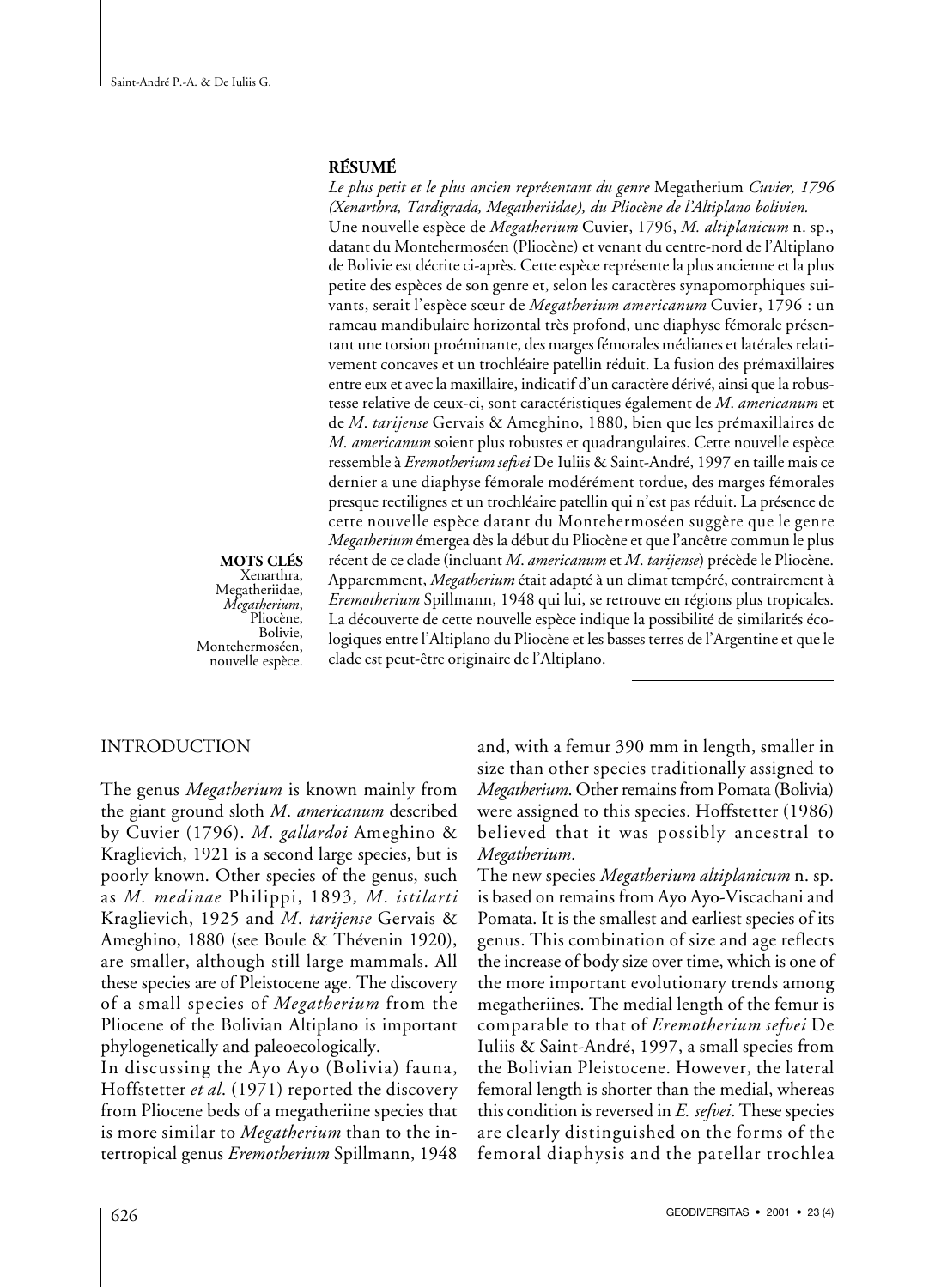(*cf. infra*). *M*. *altiplanicum* n. sp. is considerably smaller than the supposed Montehermosan species *M*. *gaudryi* Moreno, 1888 from the Monte Hermoso region of Buenos Aires Province, Argentina. Its systematic position with respect to several other poorly known taxa, such as *Promegatherium* Ameghino, 1883 and *M*. *antiquum* Ameghino, 1885 is unclear. Better collections of these taxa, with precise stratigraphic controls, are required before such questions may be addressed.

#### **ABBREVIATIONS**

| <b>IFEA</b> | Institut français d'Études andines, Lima;    |
|-------------|----------------------------------------------|
| <b>FMNH</b> | Field Museum of Natural History,             |
|             | Chicago;                                     |
| <b>MACN</b> | Museo Argentino de Ciencias Naturales        |
|             | "Bernardino Rivadavia", Buenos Aires;        |
| MLP         | Museo de La Plata, La Plata;                 |
| <b>MNHN</b> | Muséum national d'Histoire naturelle,        |
|             | Paris (MNHN is followed by AYO or            |
|             | POM, denoting that the specimen is           |
|             | from Ayo Ayo or Pomata, respectively);       |
|             | MNHN BOL Museo Nacional de Historia Natural, |
|             | La Paz:                                      |
| <b>ROM</b>  | Royal Ontario Museum, Toronto;               |
| M           | upper molariform;                            |
| m           | lower molariform.                            |
|             |                                              |

## **SYSTEMATICS**

Infraorder TARDIGRADA Latham & Davies *in* Forster, 1795

Family MEGATHERIIDAE Gray, 1821 Subfamily MEGATHERIINAE Gray, 1821 Genus *Megatherium* Cuvier, 1796

#### *Megatherium altiplanicum* n. sp.

HYPODIGM. — Holotype (MNHN AYO 101); this specimen preserves the palate, including both alveolar series, the maxillae anteriorly to the anterior root of the zygomatic arch; the horizontal ramus, angular process and part of the condyle of the left dentary; fragments of the horizontal and ascending rami, with parts of the coronoid process and condyle, of the left dentary; the atlas; two consecutive thoracic vertebrae and the neural arch of the next thoracic vertebra; the neural arches of three lumbar vertebrae; four consecutive caudal vertebrae; the proximal part of the right ulna; the left femur.

TYPE LOCALITY. — The type specimen was recovered from near Ayo Ayo, Departamento La Paz, 17°05'S, 68°00'W, a village on the Altiplano. The fossiliferous locality is approximately 1 km south of Ayo Ayo.



FIG. 1. — Map showing the geographical positions of the Ayo Ayo-Viscachani and Pomata localities yielding remains of *Megatherium altiplanicum* n. sp. **1**, Ayo Ayo; **2**, Viscachani; **3**, Pomata.

TYPE STRATA. — The Ayo Ayo-Viscachani fossiliferous locality (Fig. 1) lies in the upper part of the Umala Formation.

ETYMOLOGY. — *altiplanicum:* neoformed Latin adjective (*altiplanicus*, -*a*, -*um*) meaning "relative to the Altiplano, from the Altiplano", commemorating that the holotype and referred specimens derive from the Bolivian Altiplano.

REFERRED SPECIMENS. — From Ayo Ayo: Departamento La Paz, 17°05'S, 68°00'W: distal end of a left femur (MNHN AYO 105); right cuneiform (MNHN AYO 150); left radius (MNHN AYO 203); premaxillae of a juvenile individual (MNHN AYO 230); proximal half of a right ulna (MNHN BOL V 3304); right navicular (MNHN BOL V 3312).

From Viscachani: Departamento La Paz, approximately 17°09'S, 68°50'W: distal part of a left humerus (MNHN BOL V 3338).

From Pomata: Departamento Oruro, 18°20'S, 67°55'W: atlas (MNHN POM 57); posterior part of a right dentary, including angular process and condyle  $(MNHN BOL V 3294)$ .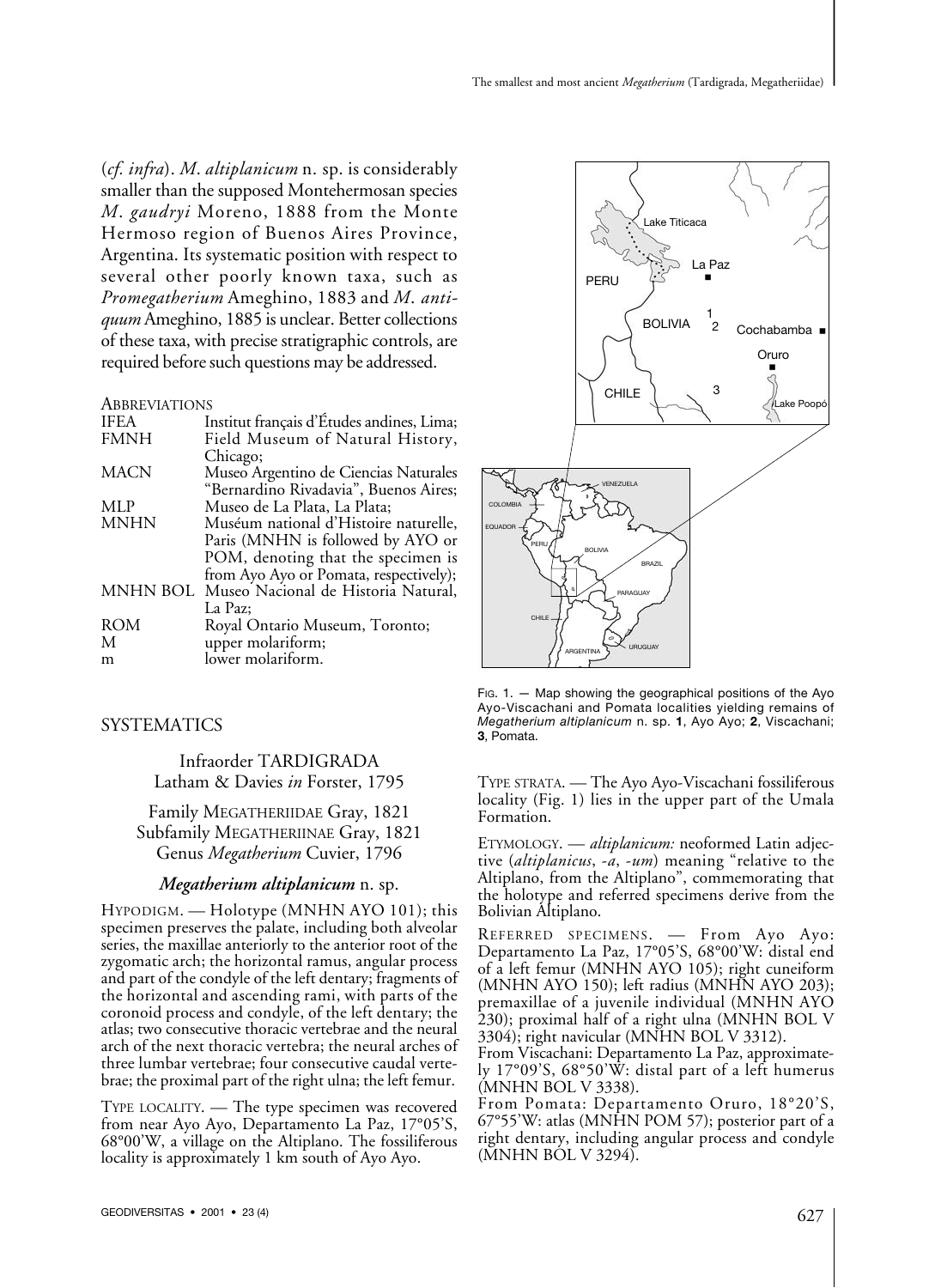

FIG. 2. — Diagram showing chronostratigraphy of South American Land Mammal Ages and position of the Pomata (**A**), and Ayo Ayo-Viscachani (**B**) localities (modified after Marshall & Sempéré 1991).

Fossils in MNHN were collected by Robert Hoffstetter in 1976. The type specimen was recovered from an area sufficiently restricted in size to permit its attribution to a single individual. Fossils in MNHN BOL were collected during collaborative field seasons between this institution and IFEA.

DIAGNOSIS. — Much smaller than *M*. *americanum*, and smaller also than *M*. *medinae* and *M*. *tarijense*. Ventral bulge of dentary relatively as deep as in *M*. *americanum*. Premaxillae firmly fused to each other and to maxillae, but less robust than in *M*. *americanum*. Palate narrows anterior to M1. Angular process distinct and more pointed than in *M*. *americanum;* posterior part of the symphysis extends to the plane passing through m1. Femur twisted, with greater trochanter lying posterior to the plane passing through

the head and distal condyles, lateral margin forming a sigmoid curve, and patellar trochlea reduced to the lateral half of the distal end of the femur, but apparently not to the degree as occurs in *M*. *americanum*.

## GEOLOGY

The Umala Formation is bounded by the Toba 76 and Ayo Ayo volcanic tuffs, which lie at its base and top, respectively (Fig. 2). Radiometric analyses of various minerals (i.e. biotite, sanidine) date the Toba 76 tuff at approximately 5.4 Ma, and the Ayo Ayo tuff at approximately 2.8 Ma, which indicate that the Umala Formation is of early and middle Pliocene age, according to the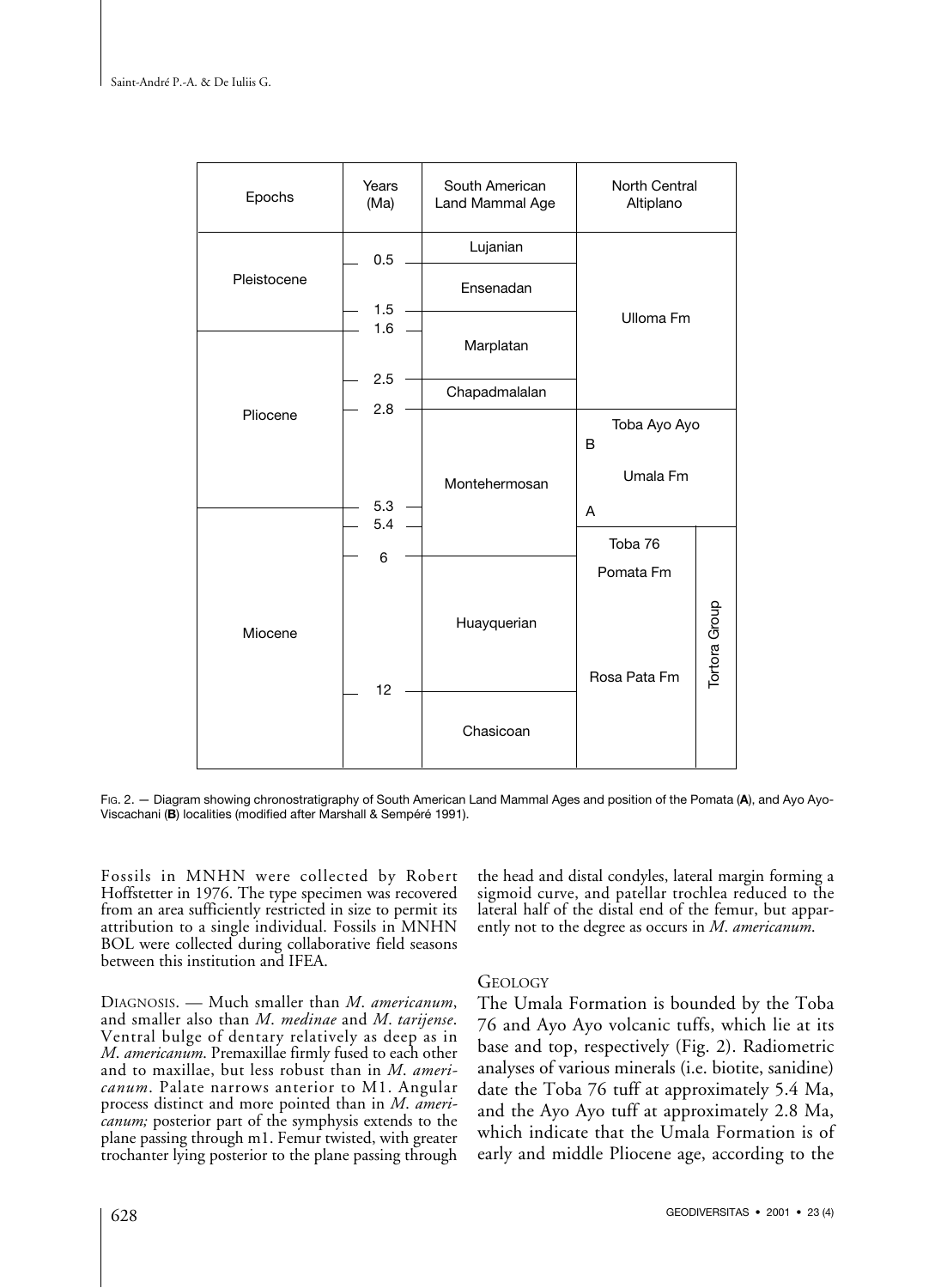

FIG. 3. — Skull remains of *Megatherium altiplanicum* n. sp.; **A**-**C**, premaxillae of a juvenile individual (MNHN AYO 230); **A**, proximal view; **B**, ventral view; **C**, left lateral view; **D**, **E**, partial premaxillae and maxillae, holotype (MNHN AYO 101); **D**, occlusal view; **E**, right lateral view. Scale bar: 5 cm.

chronology of Marshall *et al*. (1992). *M*. *altiplanicum* n. sp. belongs to the Montehermosan Land Mammal Age.

The Pomata fossiliferous deposits (Fig. 1) were initially referred to the Mauri Formation by Paz *et al*. (1966), but they are probably unrelated stratigraphically and ecologically to the Mauri Formation from the Oligocene and Miocene of the western Cordillera and western Altiplano. The Pomata locality lies above the conglomeratic facies of the Rosa Pata Formation, which is of Huayquerian age ("Conglomerado Pomata" of Marshall & Sempéré 1992), and above a volcanic tuff which probably represents a horizontal extension of the Toba 76 from the base of the Umala Formation.

#### **DESCRIPTION** *Skull*

The type skull material (Fig. 3) preserves the maxillae and premaxillae incompletely, and the right M1-M3 and left M1. Measurements are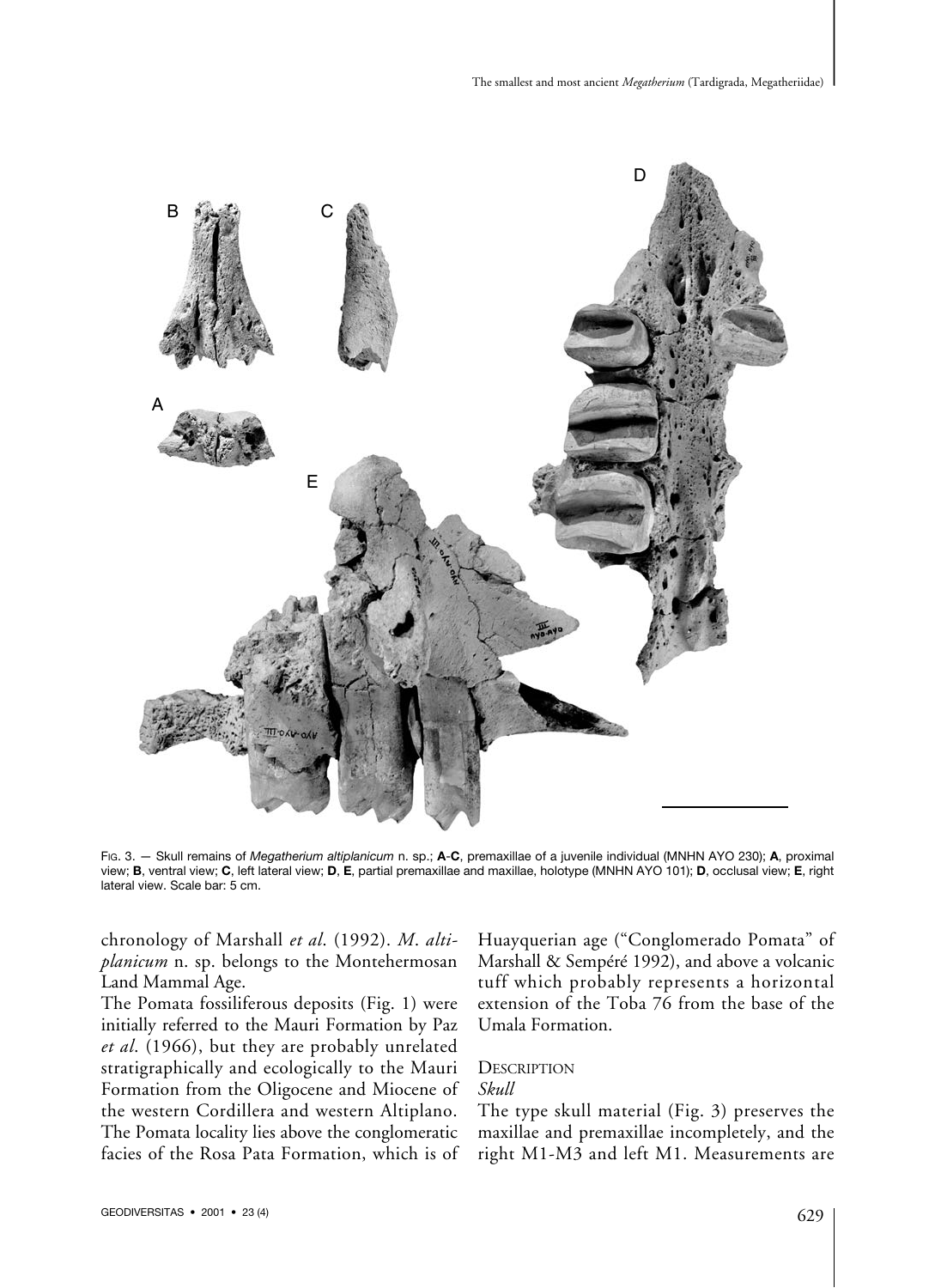| TABLE 1. — Measurements (mm) of skull and mandible of     |  |
|-----------------------------------------------------------|--|
| Megatherium altiplanicum n. sp., holotype (MNHN AYO 101). |  |

| Minimum palatal width                   |             |
|-----------------------------------------|-------------|
| Between L and R M1                      | 28.9        |
| Between L and R M2                      | 24.0        |
| Between L and R M3                      | 28.2        |
| Between L and R M4                      | 30.0        |
| Midline palatal length,                 | 143.0       |
| level of M1 to choanae                  |             |
| Maximum height horizontal               | 145.0       |
| ramus of dentary                        |             |
| Toothrow length between M1-M3           | 94.7        |
| Lower toothrow length, alveolar         | 143.6       |
| Maximum length and width of molariforms |             |
| M1                                      | 31.6; 29.1  |
| M2                                      | 30.9: 36.4  |
| MЗ                                      | 31.6: 35.0  |
| m1                                      | 27.3; c. 34 |
| m2                                      | 32.7; 34.0  |
| mЗ                                      | 32.4; 30.0  |
| m4                                      | 32.7; 25.5  |

given in Table 1. Laterally the right maxilla includes the anterior root of the zygomatic arch to the level of the buccal wall of the M1 alveolus. A smaller portion of the left maxilla is preserved to the level of the anterior root of the arch.

**Premaxilla.** The width across the premaxillae posteroventrally is comparable to the palatal interalveolar width (i.e. less than the width across the molariforms), which reflects the narrowed maxillae anterior to M1. Two large palatine fissures lie between and anterior to the M1s, approximately at the level where the palate narrows. The premaxillae are fused firmly to the maxillae. Their anterior portions are missing as they are broken a short distance anterior to the palatine fissures in MNHN AYO 101. Based on the preserved proximal portions, the premaxillae do not narrow abruptly anteriorly, which is also the condition in *M*. *americanum*, but not in *Eremotherium laurillardi* (Lund, 1842) and probably most other megatheriines (De Iuliis 1994).

The complete premaxillae of a juvenile individual (MNHN AYO 230; Fig. 3A, B) are unfused along their contact in the sagittal plane. In ventral view, each premaxilla is triangular, somewhat elongated, and the anterior extremity is almost imperceptibly widened. The distal, subterminal sagittal margins of the premaxillae are separated by a very flattened elliptical space. Anteriorly narrow, they widen progressively posteriorly, apparently following a constant radial curve. They are not rectangular, in contrast to the condition in adult individuals of *M*. *americanum*. The triangular condition, however, occurs in juvenile of the latter species (e.g., MACN 2830).

In *M*. *altiplanicum* n. sp. the ventral margin of the premaxilla is nearly flat in lateral view. The anterior third of the dorsal margin is dorsoventrally narrow; the central third rises at an angle of nearly 20°; the posterior third inclines slightly posteriorly. The dorsal surface bears a very obtuse angle between the posterior third and anterior two thirds. The posterior margin of the articulated premaxillae is trapezoidal, with base ventral. The posterior surface of each premaxilla bears three processes, which were probably received by corresponding depressions in the maxilla. A ventromedial process joins that from the other premaxilla to form a ventrosagittal protuberance. A second process lies ventrolaterally. A third lies at the posterior extremity of the dorsolateral margin of the premaxilla.

**Maxilla.** In *M*. *altiplanicum* n. sp. the anterior margin of the anterior zygomatic root is level with a transverse plane passing through the middle of M1, as occurs in *E*. *laurillardi* (Cartelle & De Iuliis 1995), although it may lie opposite the septum between M1 and M2 in the latter; in *Megatheridium annectens* Cabrera, 1928, it reaches the mesial surface of M1. The root lies more posteriorly in *M*. *americanum*, in which its position varies from the septum between M1 and M2 to the distal part of M2. Apparently, the position is similar in *M*. *medinae*.

In ventral view the antemolariform region of the maxillar palate more closely resembles that in *E*. *laurillardi*, *M*. *medinae* and *M. gallardoi*, although to a lesser degree in the latter due to the brevity of this region, than in *M. americanum* (Ameghino & Kraglievich 1921; Cabrera 1928; Hoffstetter 1952). In the first two species and *M. altiplanicum* n. sp., the antemolariform part of the maxillar palate is nearly as wide as the interalveolar width. Its lateral margins, between M1 and the premaxillae, are formed by « deux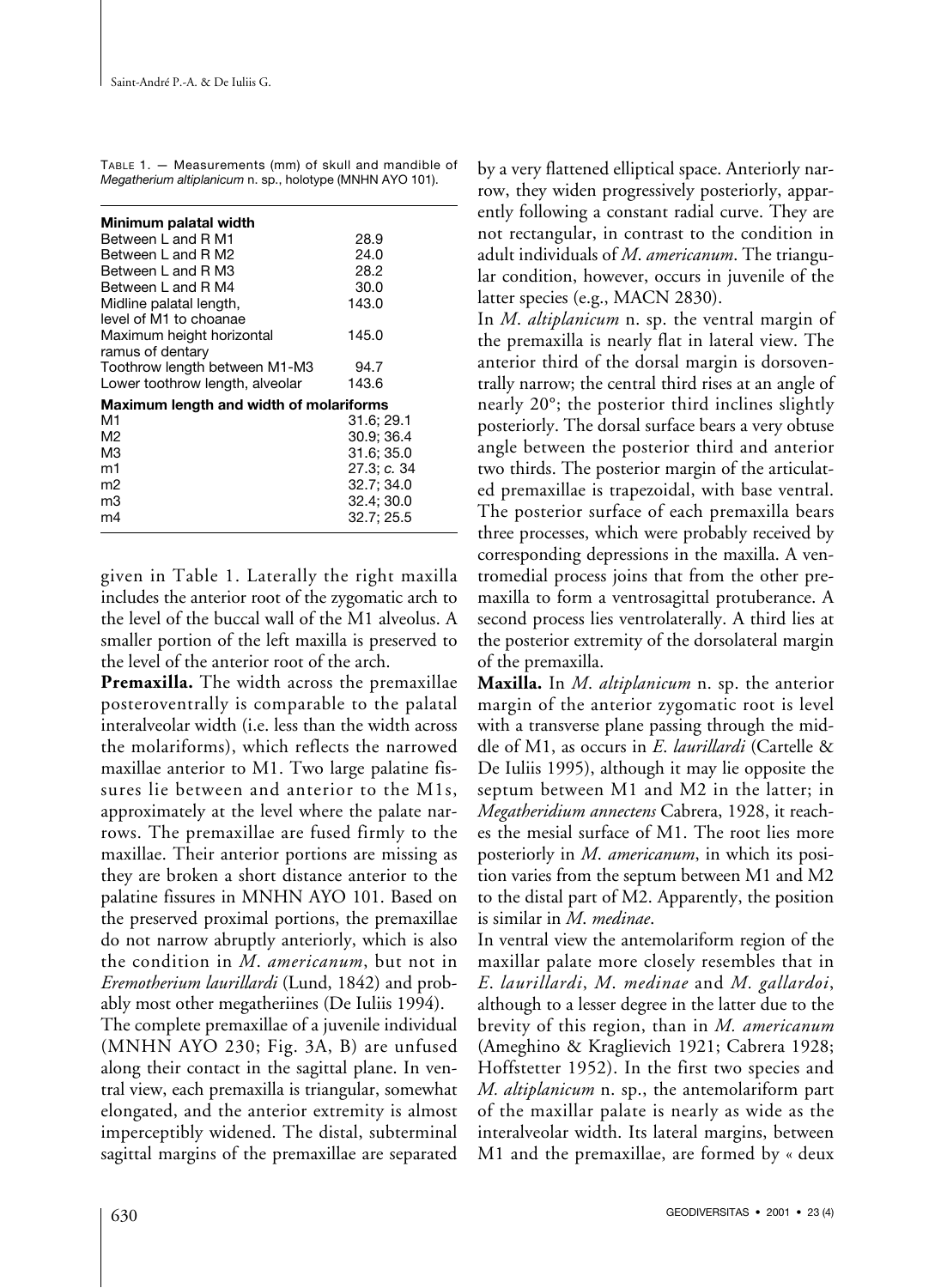arêtes latérales qui se placent respectivement dans le prolongement de l'axe de chaque série dentaire », a condition considered primitive by Hoffstetter (1952: 60). In *M. americanum* and *M. parodii* Hoffstetter, 1949, as well as in *Plesiomegatherium halmyronomum* Cabrera, 1928, the antemolariform width of the maxillar palate is nearly equal to that between the buccal margins of the toothrows.

In *M. altiplanicum* n. sp., the palate is narrow between the toothrows, and its width is less than the transverse width of M1-M3, which is more similar to the condition in *M. americanum, M. medinae*, and *Pyramiodontherium bergi* (Moreno & Mercerat, 1891) than in *E. laurillardi, Plesiomegatherium halmyronomum* Cabrera, 1928 and *Megatheridium annectens*. In these last three, the palate width is about equal to or wider than the width of the largest molariform.

The palatine fissures lie between the premaxillomaxillary suture, approximately at the level where the premaxillae begin to narrow. Each fissure forms a shallow depression; its floor is pierced by a posterolateral foramen and a smaller, more anterior foramen.

**Upper dentition.** The upper molariforms (Fig. 3D, E) resemble those of other megatheriines. They are prismatic, quadrangular in section with width slightly exceeding length, and bear two transverse crests separated by a transverse, V-shaped valley.

M1 is less triangular in cross section than that of *M. medinae* and *M. gallardoi* (judging from the alveoli in the latter; Ameghino & Kraglievich 1921). Indeed, it resembles the M1 of *M. americanum* (as illustrated, for example, by Owen 1856), which is nearly trapezoidal in section, with a wider distal surface and a slightly rounded mesial surface. However, the shape of M1 varies between nearly trapezoidal to triangular in both *M. americanum* and *E. laurillardi*. The distal transverse crest is wider than the mesial, and its distal wear facet is considerably more prominent than the mesial facet of the mesial crest.

The mesial crest of M2 is slightly shorter transversely than the distal crest. The mesial wear facet of the mesial crest is more prominent than the distal facet of the distal crest. This also occurs in M3. The transverse crests of this molariform are nearly equal in transverse width. The crests of M2 and M3 are nearly rectilinear, but slightly convex mesially.

**Dentary.** The dentary of *M. altiplanicum* n. sp. is incompletely known. The holotype (Figs 4; 5) preserves a right horizontal ramus, including right and left symphyseal regions as far as the mesial wall of the left m1 alveolus; a medial fragment of the right condyle; the right angular process; a lateral fragment of the alveolar region of the left horizontal ramus, including part of the anterior margin of the ascending ramus; a fragment of the ventral margin of the left horizontal ramus; and part of the left coronoid process, including the condyle.

The symphysis ends posteriorly at the level of the distal margin of m1. As in all megatheriines, the symphysis forms a trough-like spout. In dorsal view the lateral margins of the spout are parallel and extend anteriorly from the lingual half of the mesial margin of the m1 alveolus; this morphology reflects a narrowing of the lateral margin of the horizontal ramus. Further, the anterior margin of the spout is not rectilinear, but bears a distinct median notch. In lateral view, the dorsal margin of the spout continues anteriorly from the alveolar margin, but is not rectilinear. Its proximal two fifths are concave, its distal three fifths slightly convex. A mental foramen, representing the anterior emergence of the mandibular canal, lies on the lateral surface of the central part of the spout. The canal continues posteriorly within the lingual wall of the dentary. It emerges posteriorly, facing anteriorly and dorsally, between m4 and the anterior margin of the ascending ramus.

The ventral margin of the dentary of *M. altiplanicum* n. sp. bulges prominently, with maximum depth occurring beneath m3. The depth of the dentary relative to the toothrow length is nearly equal to that of *M. americanum*, in which depth exceeds that of all other megatheriines (Kraglievich 1930; Hoffstetter 1952; Cartelle 1992) due to increased hypsodonty. The ventral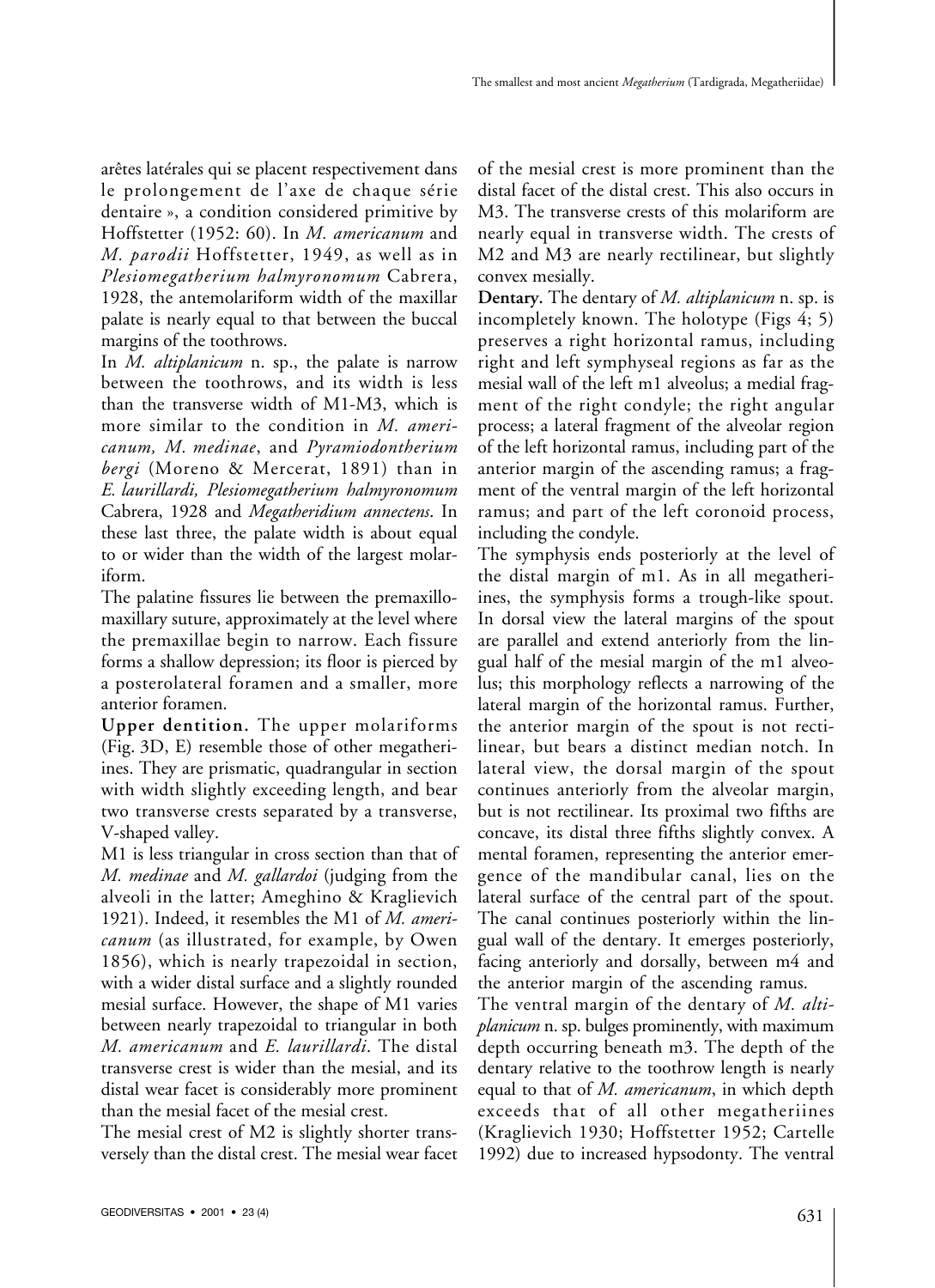

FIG. 4. — Dentary of *Megatherium altiplanicum* n. sp., holotype (MNHN AYO 101), partial right and left dentaries; **A**, right lateral view; **B**, occlusal view; **C**, left lateral view. Scale bar: 5 cm.

margin of the dentary of *M. lundi seijoi* (Kraglievich 1931: figs 1, 2) is more gently curved between the anterior extremity of the spout and apex of the mandibular bulge.

MNHN AYO 101 (Fig. 5A, B) reveals that the angular process of *M. altiplanicum* n. sp. is more prominent, with dorsal and ventral margins nearly parallel, than the relatively short and stout process of *M. americanum*. The medial surface of the angular region bears a well-developed fossa for insertion of the medial pterygoid muscle. A

low convexity, lying parallel to the posteroventral margin of the angular process, reflects the depth of the fossa.

The post-molariform part of the dentary is more completely preserved in MNHN BOL V 3294 (Fig. 5C, D). It also indicates that the angular process and insertion for the medial pterygoid were more prominent and deeper, respectively, than in *M. americanum*. The anterior margin of the ascending ramus rises almost vertically lateral to the distal part of m4, and in lateral view covers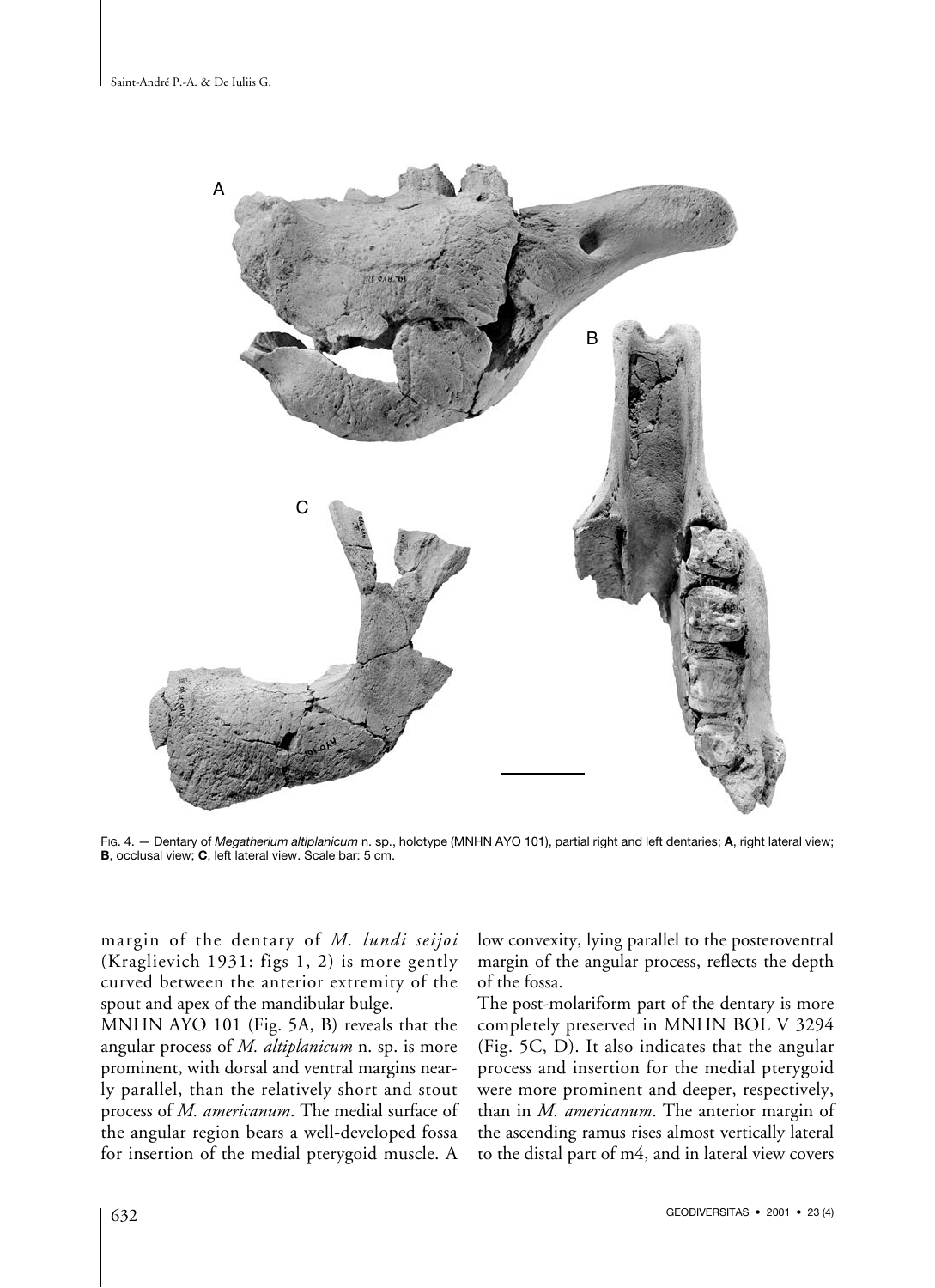

FIG. 5. — Posterior part of dentary of *Megatherium altiplanicum* n. sp., lateral views of **A**, right angular process and **B**, left condyle and coronoid process of holotype (MNHN AYO 101); and **C**, lateral and **D**, medial views of right angular region and condyle of MNHN BOL 3294. Scale bar: 5 cm.

part of this tooth, as occurs in *M. americanum, M. medinae* and *M. sundti* Philippi, 1893. In *E. laurillardi*, however, the anterior margin inclines slightly posteriorly and most of m4 is visible in lateral view (Hoffstetter 1952).

The condyle resembles that of *M. americanum*. Its articular surface is transversely elongated and convex. Its medial half is rounded, approximately semicircular, and its lateral half is nearly elliptical and connected to the lateral surface of the ascending ramus by a poorly defined crest.

**Lower dentition.** All molariforms (Fig. 4A, B) are broken below the level of the alveolar margins, although parts of m1 and m2 are preserved above the margins. The molariforms are quadrangular in section. The transverse axis of m1 lies obliquely, from mesiolingual to distobuccal, to the longitudinal axis of the dentary. m2 is mesiodistally shorter buccally than lingually, and its mesial surface is parallel to the distal surface of m1. The mesial and distal surfaces of m3 are slightly convex, and more nearly perpendicular to the longitudinal axis of the horizontal ramus than those of m1 and m2. The mesial surface of m4 is shorter than the distal surface of m3, and slightly more convex. Its buccal and lingual surfaces con-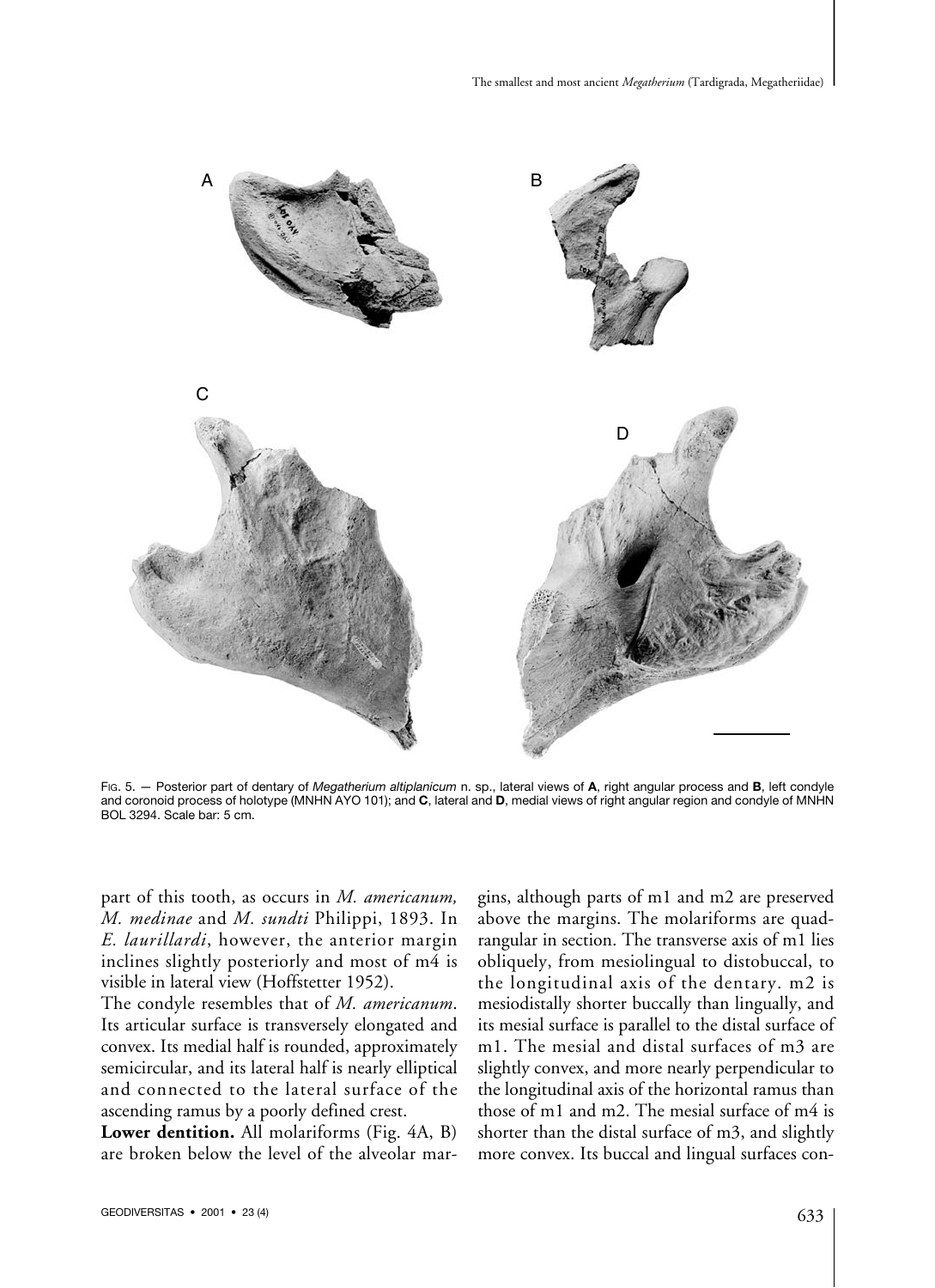verge distally. The distal surface of m4 of MNHN AYO 101 has suffered considerable damage, but the alveolar wall of m4 of MNHN BOL V 3294 is very rounded. As in *M. lundi seijoi* (Kraglievich 1931), m1 and m2 are implanted obliquely in the dentary, and incline posteriorly, but m4 is vertical.

## *Axial Skeleton*

**Atlas.** The altas of the holotype, missing only a part of the right wing, differs in minor details from that of *M. americanum.* Measurements are given in Table 2. In anterior or posterior view the neural canal is clearly more compressed dorsoventrally than in the Pleistocene species, and the ventral arch is proportionately much wider mediolaterally but shorter anteroposteriorly. Its neural surface bears the *fovea dentis* along its median length. In *E. laurillardi* the *fovea* varies between occupying the whole length and the posterior two thirds of the ventral arch. The ventral tubercle is poorly developed. In anterior view, the anterior articular facets curve more strongly toward the mid-line. The second intervertebral foramen, normally for the passage of blood vessels and the second cervical or spinal nerve, may be formed between the atlas anteriorly and the axis posteriorly. This occurs in MNHN AYO 101. In posterodorsal view of the atlas, this passage forms a smooth, transverse trough between the root of the dorsal arch and the anteromedial wall of the facet for the axis. The trough leads medially into the neural canal; laterally it is bounded by the medial margin of the transverse foramen. However, a second condition may occur, as in MNHN POM 57, where the trough is enclosed by an osseous bridge between the posterodorsal margin of the dorsal arch and the dorsomedial margin of the facet for the axis. This short, transverse canal is similar to the trough in arrangement, probably included the structures that passed between the interverbral foramen, and creates two additional foramina: one opening medially, and the second opening laterally dorsal to the transverse foramen.

Two other foramina are present in *M. altiplanicum* n. sp. The intervertebral foramen (= lateral

vertebral foramen) is a short, transverse canal, which passes into the neural canal. The alar foramen passes dorsoventrally through the anteromedial part of the wing. Whereas the alar and transverse foramina (although better described as canals) become confluent within the lateral mass of the atlas and emerge ventrally upon the atlantal fossa through a common opening in *M. americanum*, they remain separated in *M. altiplanicum* n. sp. Hoffstetter (1952) stated that the atlas of *E. laurillardi* bore the normal four foramina: the alar, transverse, and the anterior and posterior intervertebrals, and apparently considered this as being the normal condition in this species and *M. americanum*. However, the presence of the posterior intervertebral is variable in *E. laurillardi* (cf. ROM 4219) and *M. altiplanicum* n. sp., and presumably also in *M. americanum*. Such variation apparently also occurs in *Megalonyx*, and in some specimens the foramen is present only on one side (McDonald 1977).

The wing is proportionately much larger than in *M. americanum*. Its dorsal surface bears a welldefined fossa or depression (probably for insertion of the *recti capitis* muscles) that extends anterior to the anterior intervertebral foramen to reach the level of the anterior margin of the dorsal arch. In *M. americanum* it does not extend beyond the foramen. Further, the wing in *M*. *altiplanicum* n. sp. is distinctly defined anteriorly by an emargination, produced by a lateral prolongation of the dorsolateral margin of the anterior articular facet, between the wing and the facet. In *M. americanum* the margin of the wing curves without interruption into the dorsolateral margin of the articular facet.

As in *M. americanum* and other ground sloths, the atlas bears three separate articular facets for the axis: two lateral; the third, median and ventral, articulates with the *dens* of the axis. The lateral facets are contiguous ventrally with that for the *dens* in *E. laurillardi* and *E. eomigrans* De Iuliis & Cartelle, 1999; this condition is apomorphic for *Eremotherium* (Cartelle 1992; De Iuliis & Cartelle 1999).

**Thoracic vertebrae.** The holotype preserves two consecutive thoracic vertebrae and the dorsal arch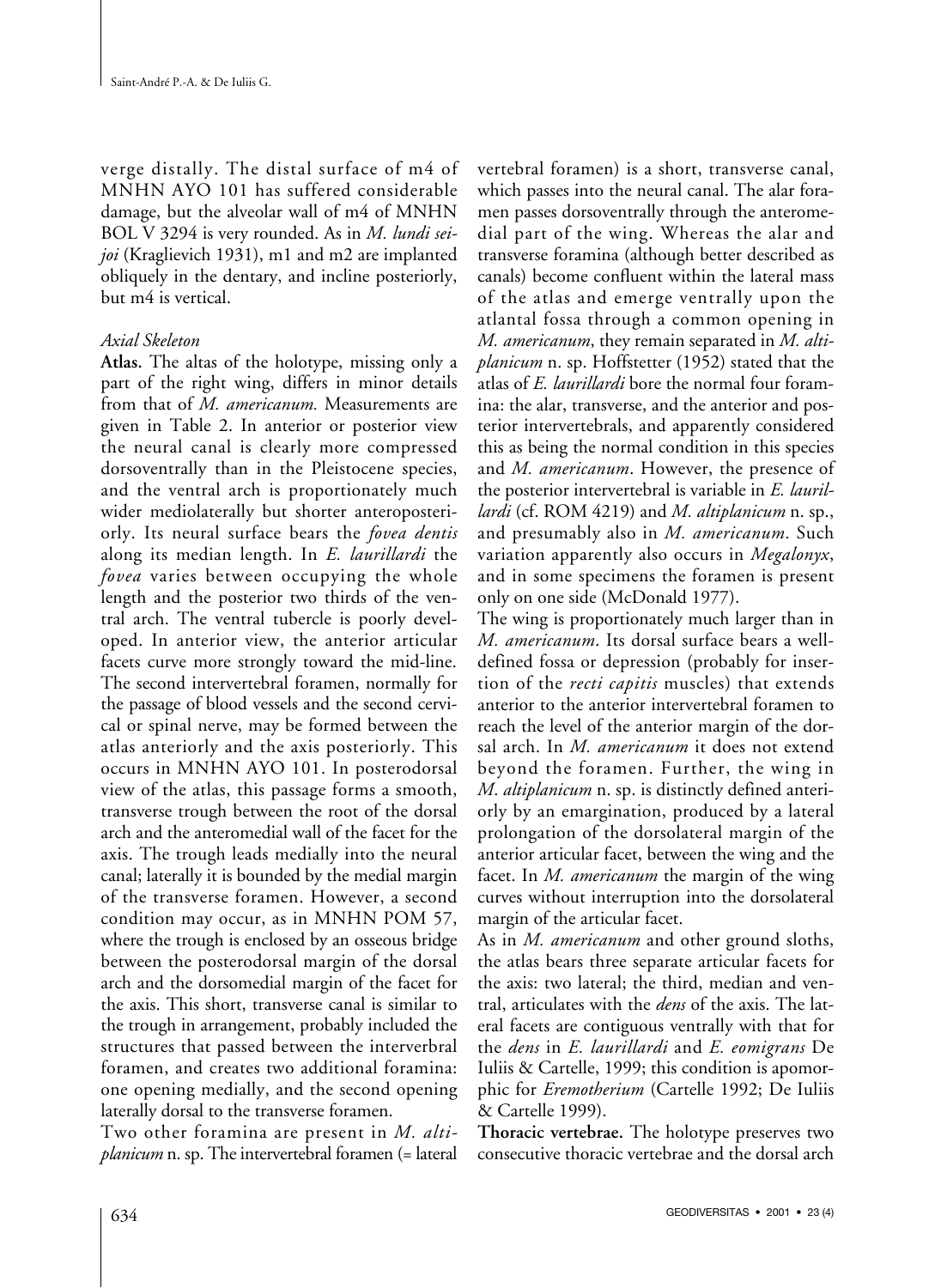of the following vertebra. A parapophyseal articular surface lies on the anterior surface of the base of the dorsal arch of all preserved vertebrae. Their centra lack *foveae costales*. Thus the ribs of the two complete vertebrae articulate only with the parapophyses (i.e. they are syncephalic ribs). In *M. americanum* this condition occurs only for the last thoracic. This suggests that the complete vertebrae and the dorsal arch belong to the most posterior part of the thoracic series, and that in *M. altiplanicum* n. sp. vertebrae other than the final thoracic bear syncephalic ribs.

The second complete thoracic vertebra bears secondary or xenarthral postzygapophyses. The dorsal arch that follows bears parapophyses, and is therefore a thoracic vertebra. Further, it bears xenarthral pre- and postzygapophyses. The xenarthral condition thus is present in the posterior two of the three thoracic vertebrae.

**Lumbar vertebrae.** Two consecutive arches of MNHN AYO 101 are very similar to those of the lumbar vertebrae of *M. americanum*. They bear xenarthral pre- and postzygapophyses. The anterior of the two arches bears the intratransversary foramen characteristic of the lumbar vertebrae of Xenarthra; the second arch is damaged and does not permit recognition of the foramen. A distorted neural arch preserves its right postzygapophysis, which articulates with the prezygapophysis of the anterior of the two arches.

**Caudal vertebrae.** The four consecutive vertebrae of the holotype resemble, based on the shape of their prominent transverse processes, caudal vertebrae 1 to 6 of *M. americanum*. A poorly defined tubercle lies sagitally on the anterior margin of the neural arch, anterior to the neural spine, of the first of this series, and resembles in size and position those on caudal vertebrae 1 and 2 of *M. americanum*. The tubercle is absent in the second vertebra of the series. Therefore, the vertebrae of the holotype are probably caudal vertebrae 2 to 5.

**Humerus.** Only the distal end of a left humerus (MNHN BOL 3338; Table 2) is known for *M. altiplanicum* n. sp. It is smaller than that in *M. americanum*, and the epicondyles are less expanded and prominent relative to the trochlear surface.

**Radius.** The left radius (MNHN AYO 203; Fig. 6; Table 2) of *M. altiplanicum* n. sp. is smaller than but morphologically similar to that of *M. americanum*. It is also more gracile because its epiphyses are smaller compared to its length. Further, in anterior or posterior views the diaphysis is apparently narrower due to a shorter and less prominent lateral crest, which served largely for the insertion of the *pronator teres*. The crest is widest within the proximal subterminal quarter of the radius; it lies further distally in *M. americanum*. There is a pronounced angle between the diaphyseal portions proximal and distal to the crest in *M. americanum* and *M. altiplanicum* n. sp., whereas in *E. laurillardi, M. tarijense* (FMNH P14216) and *M. medinae* the angle between these portions is less abrupt.

In *M. altiplanicum* n. sp. the diaphysis is markedly constricted mediolaterally between the crest and the distal end of the radius, and the lateral and medial margins of this part of the diaphysis are subparallel, as occurs in *M. americanum*. In *E. laurillardi*, and apparently other megatheriines, the crest lies more distally still, near the midlength of the radius. Further, the diaphysis is constricted slightly just distal to the crest, but gradually widens distally.

The bicipital tuberosity lies more proximally in *M*. *altiplanicum* n. sp. and *M. americanum* than in *E*. *laurillardi*. In *M. americanum* it lies on the medial surface of the radius, in the same transverse plane as the lateral crest, whereas the tuberosity lies more posteriorly, approximately on the medioposterior radial surface in *M*. *altiplanicum* n. sp.

**Ulna.** The proximal part of the right ulna of MNHN AYO 101 is preserved (Table 2). It is smaller than that of *M. americanum* and varies morphologically in minor ways. The olecranon process is relatively smaller. The anconeal process is more prominent and distinct. Its margins meet in an acute angle, whereas in *M. americanum* they form an obtuse angle.

**Cuneiform.** The cuneiform of megatheriines articulates with the pisiform palmolaterally and the unciform distally. MNHN AYO 150 strongly resembles that of *M. americanum*, but the facet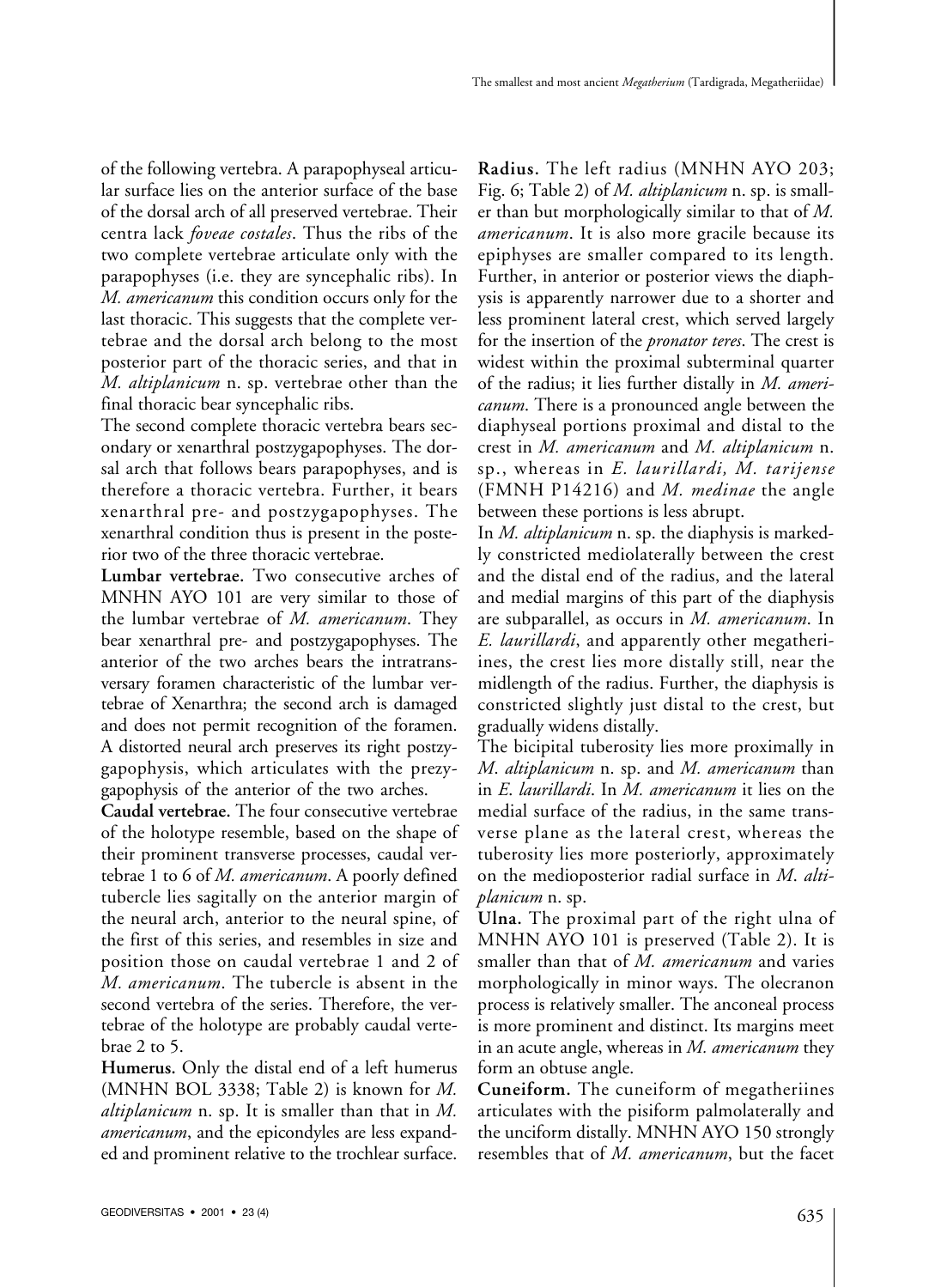

FIG. 6. — Right radius of *Megatherium altiplanicum* n. sp. (MNHN AYO 203); **A**, anterior view; **B**, posterior view; **C**, lateral view; **D**, medial view. Scale bar: 10 cm.

for the unciform is relatively larger, and that for the pisiform smaller (*c.* 30% of the maximum width of the cuneiform, as compared to 38% in *M. americanum*). However, it is worth noting that Cartelle (1992) reported considerable variation in the shapes and relative sizes of the articular surfaces in *E. laurillardi.*

**Femur.** The medial length of the femur (Table 2) of the holotype (Fig. 7) is nearly identical to that of the small species *Eremotherium sefvei* from the Pleistocene of Ulloma, Bolivia (387 mm; De Iuliis & Saint-André 1997), which was probably very similar in body size (*cf. infra*) to *M. altiplanicum* n. sp.

The femur of *M. altiplanicum* n. sp. is smaller than but similar to that of *M. americanum*. As in the latter, the greater trochanter projects markedly posteriorly to the plane that passes through the head and the distal condyles, so that the bone exhibits strong vertical torsion. In lateral view its lateral margin is sigmoidal. This feature is also present in *M. americanum* (Hoffstetter 1952) and *M. gallardoi* (MACN 5002), but absent in *Eremotherium, M. istilarti* and *M. medinae* (Kraglievich 1925a; Hoffstetter 1952). The last two species, therefore, are not properly considered *Megatherium* sensu Hoffstetter (1952). As noted by De Iuliis & Saint-André (1997), torsion of the femur is apparently due to a posterior displacement of the greater trochanter: manipulation of the elements of the hind limb that set the head, greater trochanter, and medial distal condyle in the same plane requires that the long axis of the pes be oriented markedly anteromedially; whereas the pes is oriented anteroposteriorly when the head and distal condyles lie in the same plane.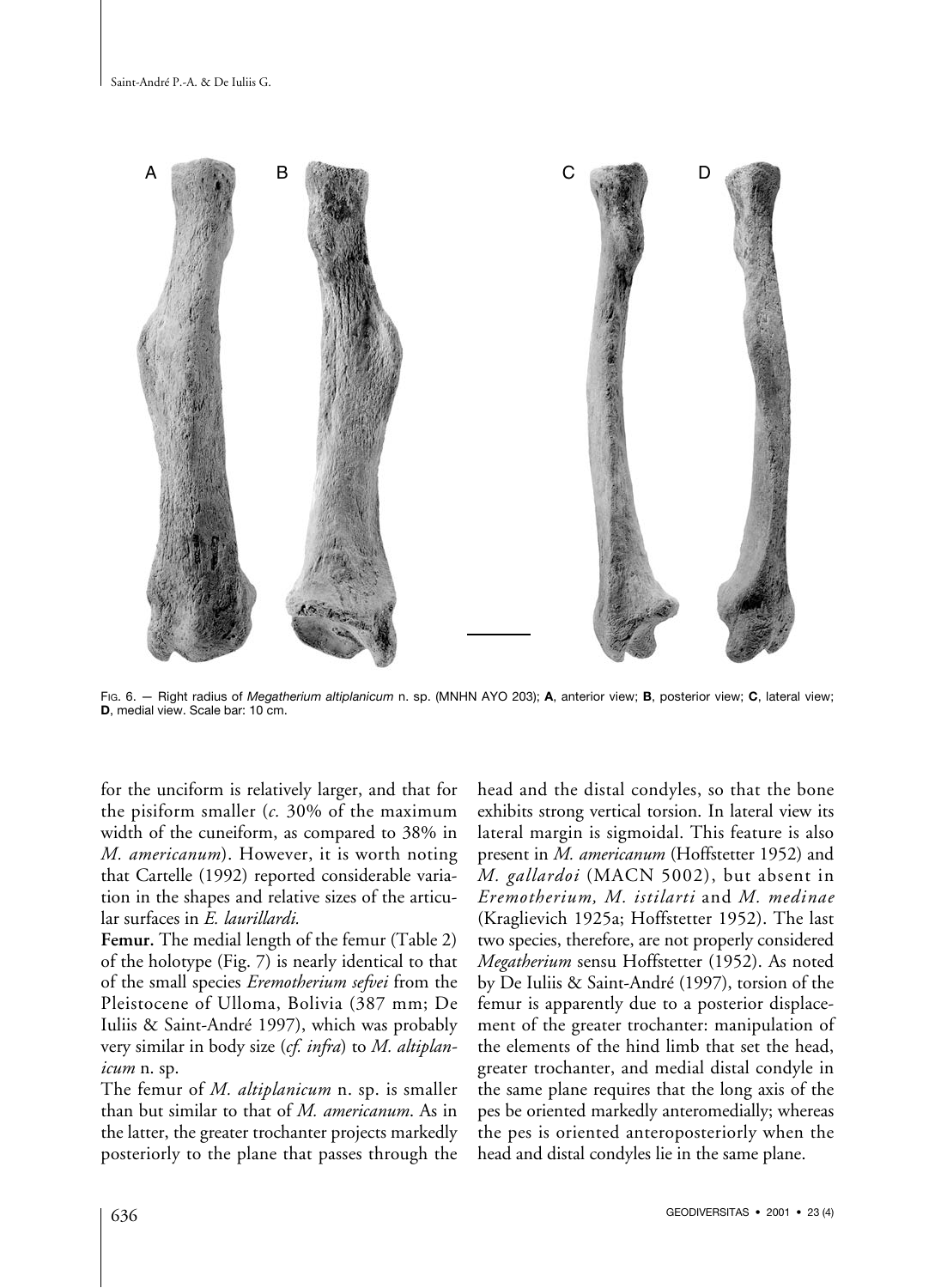

FIG. 7. — Left femur of *Megatherium altiplanicum* n. sp., holotype (MNHN AYO 101); **A**, anterior view; **B**, lateral view; **C**, distal view. Scale bar: 10 cm.

The greater trochanter rises slightly above the crest between the head and greater trochanter. The diameter of the neck is smaller than the maximum diameter of the head, as in *M. americanum*. The notch for the round ligament is widely triangular, as in *M. americanum* and *E. laurillardi*. It is narrow and elongated in *E*. *sefvei* and *Pyramiodontherium bergi* (MLP 2- 66).

The femur of *M. altiplanicum* n. sp. is relatively narrower than that of *M. americanum*. As in the latter, the proximal and distal extremities are markedly expanded transversely, the epicondyles prominent, and the lateral and medial margins notably concave, whereas they are more nearly rectilinear in *E. laurillardi*. In *M. medinae* the lateral margin is nearly rectilinear, a morphology diagnostic for the species (Casamiquela & Sepulveda 1974). The less concave margins are probably plesiomorphic states.

The form of the medial condyle is diagnostic for *M. altiplanicum* n. sp. It extends anterolaterally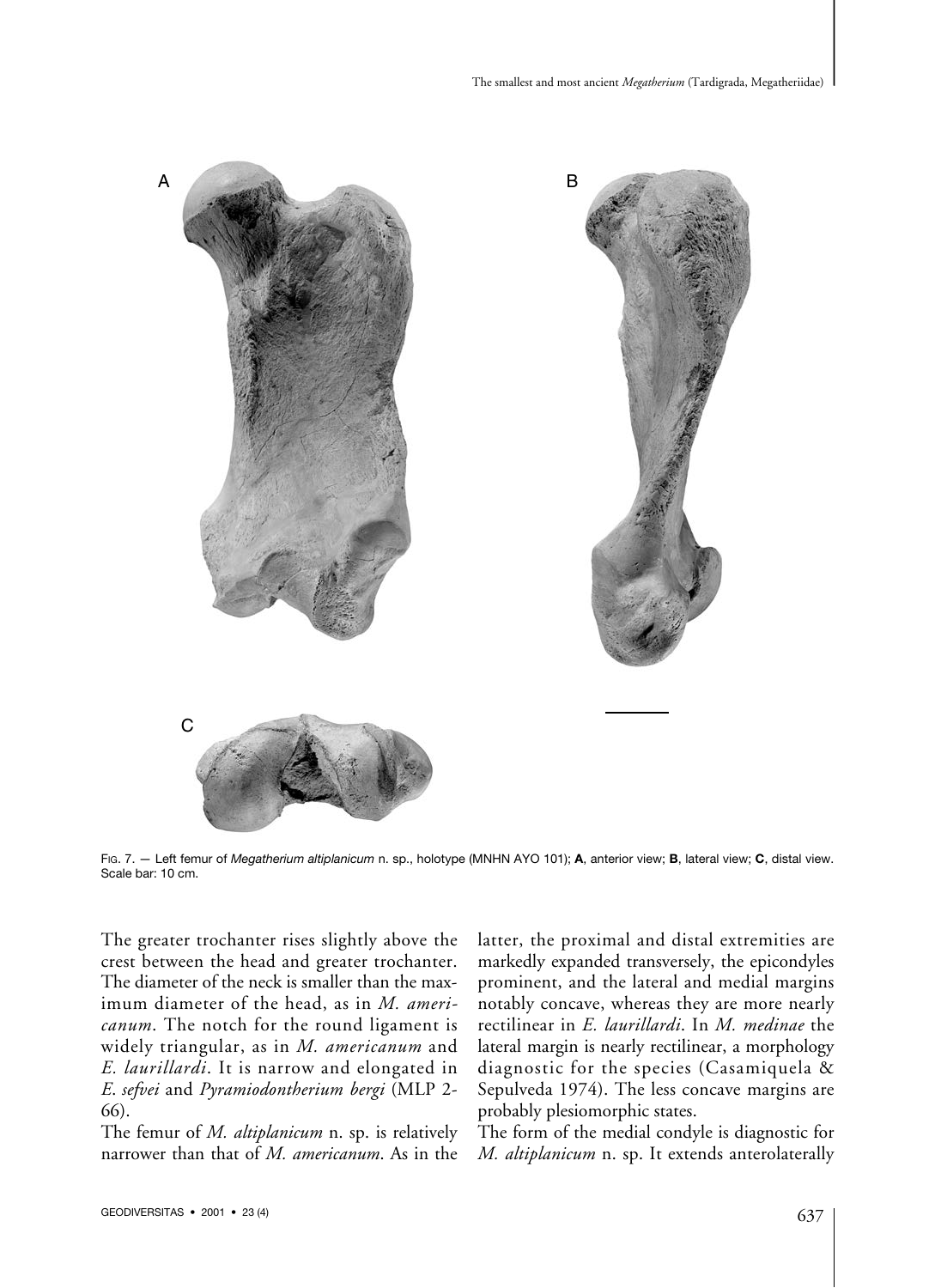toward and approaches closely the patellar trochlea. These articular surfaces are in proximity in most megatheriines, but this is due to a medially expanded patellar trochlea (e.g., *E. laurillardi*), which is plesiomorphic. The patellar trochlea of *M. altiplanicum* n. sp. is not medially expanded and thus resembles those of *M. americanum* and *M. gallardoi*. In these latter species, the medial articular surface and patellar trochlea are widely separated, particularly in *M. gallardoi* (Kraglievich 1925b). Further, the trochlea does not project anteriorly in *M. altiplanicum* n. sp. and *M. americanum*, but does so in *E. laurillardi* and *E*. *sefvei*.

The patellar trochlea is contiguous with the articular surface of the lateral condyle, as in all megatheriines. In *M. altiplanicum* n. sp., these surfaces are separated by a faint ridge. A similar ridge occurs in some specimens of *M. americanum;* a very weak, barely perceptible demarcation may be present in *E. laurillardi* (De Iuliis 1996).

**Navicular.** A right navicular (MNHN BOL V 3312) from Ayo Ayo is referred to *M. altiplanicum* n. sp. It is smaller than that of *M. americanum* and the medial half of the astragalar facet is less concave. This part of the facet is larger than the lateral, convex half, whereas they are subequal in *M. americanum*. The facets on the anterior surface are arranged as in *M. americanum*, but the dorsomedial facet is relatively smaller, and the ventral margin of the ventral facet is nearly rectilinear, compared to the convex margin in the Pleistocene species. As with the carpals, Cartelle (1992) reported considerable variation in the shapes and sizes of the articular surfaces of the tarsals in *E. laurillardi*.

## **DISCUSSION**

The holotype of *M*. *altiplanicum* n. sp. represents an adult individual, which had thus attained its definitive size. Two methods for estimating mass suggest that the mass of *M. altiplanicum* n. sp. may have been been approximately between one quarter to one third that of *M. americanum*. Fariña *et al*. (1998) calculated a mass of 6 000 kg for *M. americanum* based on values obtained from numerous allometric regressions of the dentition, and cranial and postcranial elements. However, these authors obtained a more conservative estimate of 4 000 kg by removing the effect of femur width (which clearly produces a disproportionately high mass estimate in megatheres), a value more similar to the mass obtained by other authors (Casinos 1996). Using the allometric equation obtained by Janis (1990) based on the lower molar toothrow length of extant ungulates gives a mass of 5 500 kg for *M. americanum* and 1 746 kg for *M. altiplanicum* n. sp.

A second method for estimating mass, that of assuming geometric similitude between *M. americanum* and *M. altiplanicum* n. sp., results in a lower estimate. Using the specimen measured by Fariña *et al*. (1998) and a mass of 4 000 kg for *M. americanum* produces a mass of 977 kg for *M. altiplanicum* n. sp.; a mass of 6 000 kg for *M. americanum* produces a mass of 1 465 kg for *M. altiplanicum* n. sp.

This species is thus considerably smaller than *M. americanum* and *M*. *gallardoi*, and appreciably smaller also than *M*. *medinae*, *M*. *istilarti*, *M*. *gaudryi* and *M*. *tarijense* (see Fig. 8). Indeed, it is one of the two smallest post-Miocene megatheriines, the other being *Eremotherium sefvei* from the Quaternary of Ulloma, Bolivia (De Iuliis & Saint-André 1997).

The toothrow of *M*. *altiplanicum* n. sp. (see Fig. 9) is approximately one-third shorter than those of *M*. *medinae* and *M*. *tarijense;* these last two species are similar in size (Casamiquela & Sepulveda 1974). Also, the mandibular toothrow of *M*. *lundi sejoi* (see Kraglievich 1931) is 39% longer than that of *M*. *altiplanicum* n. sp.

The anterior root of the zygomatic arch lies opposite M1, a position characteristic of the brevirostral (but see De Iuliis 1996) condition described by Cabrera (1928) based on the antemolariform length of the maxilla in some megatheriines. In brevirostral megatheriines, the length between the mesial alveolar wall of M1 and the anterior extremity of the maxilla is just below 17% of the condylomaxillar length, whereas in longirostral megatheriines this ratio is approximately 20%. In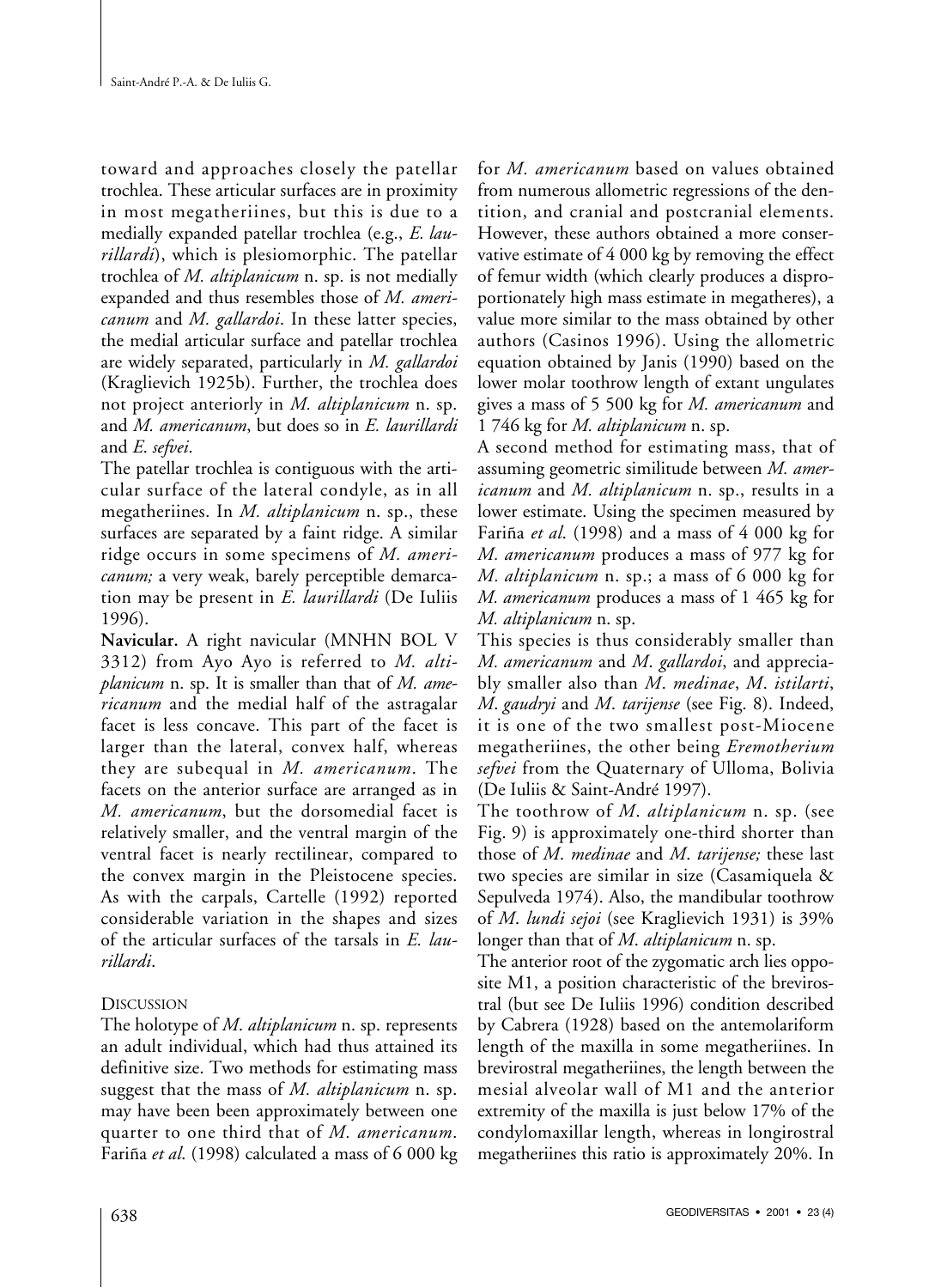interalveolar width, whereas in *M. americanum* the prealveolar portion is wider than the interalveolar width. Also, the interalveolar width is narrower that the width of the largest molariform in *M*. *altiplanicum* n. sp., *M. americanum*, *M*. *medinae* and *Pyramiodontherium bergi*, whereas it is equal to or wider than the widest molariform in *E*. *laurillardi*, *Megatheridium annectens*,

FIG. 9. — Plot of toothrow length and maximum mandibular height of selected *Megatherium* species. Dashed line represents a slope of 1. Data for *M*. *americanum* Cuvier, 1796, *M*. *medinae* Philippi, 1893 and *M*. *tarijense* Gervais & Ameghino, 1880 from

and *Plesiomegatherium halmyrononum* (Cabrera

1928; Hoffstetter 1952).

De Iuliis (1996).

The femur is strongly twisted in *M. americanum* and *M*. *altiplanicum* n. sp., as is clearly indicated by the markedly sigmoidal curve of the lateral femoral margin. Hoffstetter (1952) considered this feature characteristic of *Megatherium*. The femur is more nearly flat and its lateral margin nearly rectilinear in *Eremotherium*, *Plesiomegatherium* and *M*. *medinae*. This morphology is generalized and plesiomorphic for megatheriines, as compared to a femur that is strongly twisted and relatively constricted at its middle (see De Iuliis & Saint-André 1997).

Casamiquela & Sepulveda (1974) considered *Eremotherium* to be merely a subgenus of

1994).



occurred by the late Miocene. However, a difference of 3% in the ratio of antemolariform maxillar length to condylomaxillar length lies within the range of individual variation in *Eremotherium laurillardi* (De Iuliis 1996). The position of the anterior root of the zygomatic arch lies more posteriorly (i.e. approximately opposite M2) in most megatheriines. However, the polarity of this character is equivocal, but it is worth noting that the root lies in the more posterior position in *Megathericulus*, which is probably the sister taxon to all other megatheriines, based on its highly mesiodistally compressed molariforms (De Iuliis

The palatal morphology of *M*. *altiplanicum* n. sp. resembles that of *M*. *medinae* and *E*. *laurillardi* in that the prealveolar width is nearly equal to the



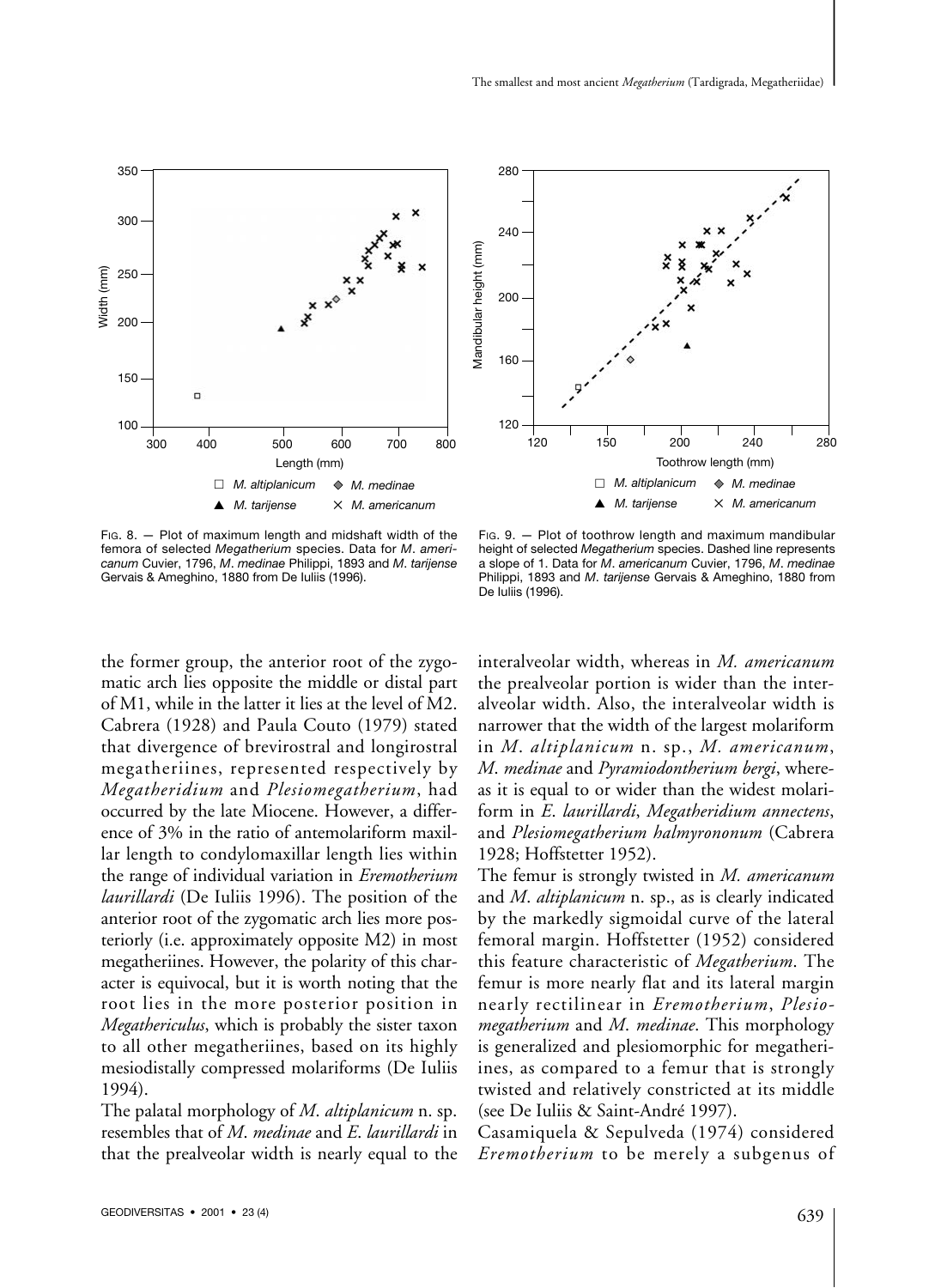TABLE 2. — Measurements (mm) of postracranial elements of *Megatherium altiplanicum* n. sp.

| Atlas (holotype, MNHN AYO 101)<br>Maximum dorsoventral height<br>Sagittal length of neural canal<br>Maximum dorsoventral height of neural canal<br>Maximum transverse width of neural canal<br>Dorsoventral height of glenoid fossa<br>Maximum length of wing<br>Width of wing, from neural canal<br>to lateral margin                                                         | 56.5<br>24.0<br>37.5<br>41.0<br>40.0<br>69.5<br>54.0                                       |
|--------------------------------------------------------------------------------------------------------------------------------------------------------------------------------------------------------------------------------------------------------------------------------------------------------------------------------------------------------------------------------|--------------------------------------------------------------------------------------------|
| Humerus (MNHN BOL V 3338)<br>Maximum distal width<br>Width of distal articular surface                                                                                                                                                                                                                                                                                         | 107.2<br>70.6                                                                              |
| Radius (MNHN AYO 203)<br>Maximum length<br>Maximum proximal diameter<br>Minimum proximal diameter<br>Maximum distal diameter<br>Minimum distal diameter<br>Shaft width at level of lateral crest<br>Minimum transverse shaft width<br>Minimum anteroposterior shaft thickness<br>Ulna (MNHN BOL V 3304)<br>Olecranom process width<br>Olecranon process length, tuberosity     | 395.0<br>52.5<br>46.2<br>99.4<br>61.2<br>67.0<br>42.0<br>27.4<br>119.0<br>88.6             |
| to anconeal process<br>Width of articular surface of trochlea                                                                                                                                                                                                                                                                                                                  | 103.5                                                                                      |
| Femur (holotype, MHNH AYO 101)<br>Lateral length<br>Medial length<br>Proximal width<br>Minimum shaft width<br>Maximum diameter of head<br>Maximum width between distal tuberosities<br>Maximum width between condyles<br>Width of patellar trochlea<br>Maximum width of medial condyle<br>Maximum width of lateral condyle<br>and patellar trochlea<br>Depth of medial condyle | 379.0<br>387.5<br>203.1<br>135.0<br>94.0<br>196.5<br>140.0<br>52.5<br>64.5<br>77.0<br>85.0 |

*Megatherium*, with *M*. *medinae* being a transitional form between primitive species of *Eremotherium* sensu Hoffstetter (1952) and the more derived species of *Megatherium* sensu Hoffstetter (1952). Although this view is probably an oversimplification (De Iuliis 1996), the well-marked femoral torsion of *M*. *altiplanicum* n. sp. avoids misidentification with *M*. *medinae*, which possesses the plesiomorphic femoral morphology (Kraglievich 1931; Hoffstetter 1986).

*M*. *medinae* is occasionally referred to as the genus or subgenus *Pseudomegatherium* Kraglievich, 1931 ("false *Megatherium*"); e.g., by Hoffstetter (1986), who stated that at least two as yet undescribed species could possibly be referred to *Pseudomegatherium*, one from the Pleistocene of Peru, the other from the Quaternary of Ecuador. Casamiquela & Sepulveda (1974), followed by Hoffstetter (1986) and Marshall & Salinas (1991), synonymized *M*. *sundti* with *M*. *medinae*. However, a femur of an immature individual (PIU M4530) from Ulloma, Bolivia, bears strong resemblance to that of *M. americanum*, except that the patellar trochlea is expanded medially. This medial expansion occurs in all other megatheriines for which the femur is known, except in *M. americanum* and *M*. *altiplanicum* n. sp. (De Iuliis & Saint-André 1997). Femur PIU M4530 differs sufficiently in general morphology from that of *M*. *medinae* to suggest that it belongs to a distinct species. De Iuliis & Saint-André (1997) noted that PIU M4530 probably belonged to *M*. *sundti*, described from Ulloma by Philippi (1893), and thus considered this species to be valid. It is worth noting here that Hoffstetter (1986: 224) reported the presence of two megatheriine species from Plio-Pleistocene high Andean mammalian faunas as "*M*. *sundti* = synonym of *M. americanum* Cuvier?" However, this passage is misprinted from Hoffstetter's manuscript for this article, and should read: "*M*. *sundti* Phil. = synonym of *M*. (*Pseudomegatherium*) *medinae* Phil.; *M. americanum* Cuvier?" (Hoffstetter pers. comm. 1991).

## PHYLOGENETIC RELATIONSHIPS

The phylogenetic relationships among megatheriines are not clearly understood, largely because most described taxa are known only from fragmentary remains. De Iuliis (1996) presented a strict consensus tree that recognized only a basal megathere clade (*Megathericulus* and *Plesiomegatherium*) and an unresolved crown group of eight taxa. Among the megatheriines discussed above, only *Eremotherium laurillardi*,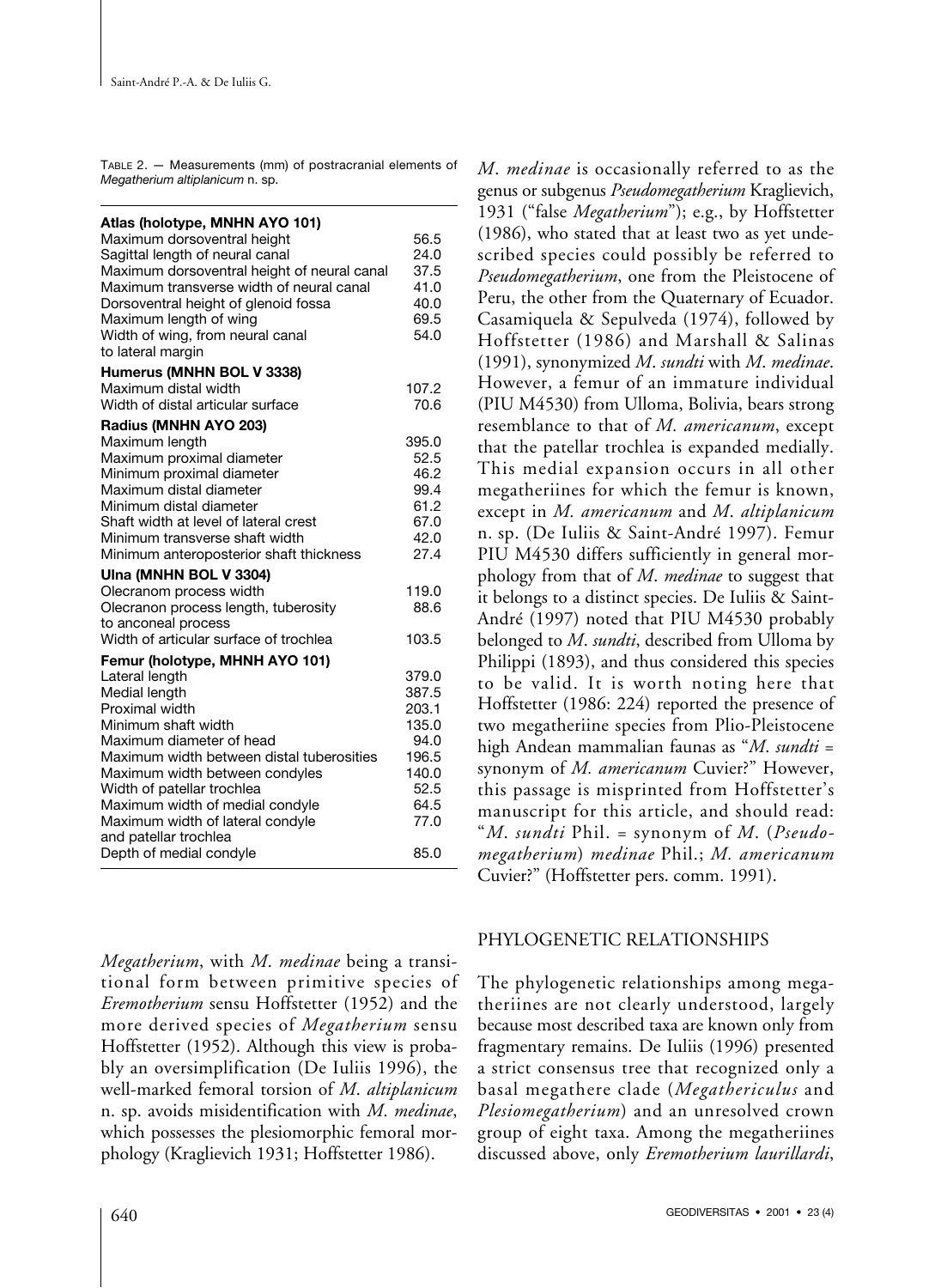*Megatherium americanum*, *M*. *medinae* and *M*. *altiplanicum* n. sp. are reasonably well known. The following characters permit a preliminary analysis of phylogenetic relationships among these four megatheriines.

## 1. DEPTH OF THE HORIZONTAL RAMUS OF THE DENTARY

The depth of the horizontal ramus of the dentary is important for determination of the evolutionary relationships among megatheriines (Kraglievich 1930). The relative increase in depth of the jaw reflects increased hypsodonty; the index of mandibular height to toothrow length multiplied by 100 provides a measure of hypsodonty (Zetti 1964; De Iuliis 1996). In *Eremotherium laurillardi*, the values for this index range between 66-83% and in *M. americanum* between 92-112%. The values for *M*. *medinae* are intermediate between these. The value in *M*. *altiplanicum* n. sp. is 101%, well within the range for *M. americanum*. De Iuliis (1996) ordered these states as follows:

Index between 66-83%: plesiomorphic (0) Index between 83-92%: apomorphic (1) Index between 92-112%: apomorphic (2).

## 2. SHAPE OF THE PREMAXILLA

De Iuliis (1994) demonstrated that the small, triangular, and plate-like premaxillae of *E*. *laurillardi* are plesiomorphic (state 0), whereas the elongated, quadrangular, and robust premaxillae of *M. americanum* are derived (state 1). The premaxillae of *M*. *altiplanicum* n. sp. resemble those of *M. americanum*, but are somewhat less robust. Those of *M*. *medinae* have not been recovered.

## 3. SUTURAL ATTACHMENT OF THE PREMAXILLAE

In *E*. *laurillardi* the premaxillae are only loosely attached to each other and to the maxillae, so that they are rarely recovered *in situ*. This condition is plesiomorphic (De Iuliis 1994, 1996). The premaxillae of *M. americanum* are, in contrast, strongly fused to each other and to the maxillae, and are almost always recovered *in situ* in adult individuals. They are sometimes broken, but small portions of their posterior ends are preserved. Strongly fused premaxillae are derived (De Iuliis 1994, 1996). The premaxillae of *M*. *altiplanicum* n. sp. are fused to each other and to the maxillae. As stated above, the premaxillae of *M*. *medinae* are unknown, but the maxillae bear deep articular pockets anterolaterally for the premaxillae that are similar to those of *E*. *laurillardi*. These observations indicate that the premaxillae of *M*. *medinae* were only weakly sutured to the maxillae, and probably each other, as occurs in *E*. *laurillardi*.

## 4. TORSION OF THE FEMUR

The femoral diaphyseal shaft of megatheriines is twisted so that the greater trochanter lies posterior to a plane passing through the head of the femur and its distal condyles. The angle of torsion may be measured by placing the femur on a table with the head, greater trochanter, and lateral epicondyle in contact with the surface of the table. This raises the distomedial part of the bone (De Iuliis & Saint-André 1997). The angle is taken at the intersection between the surface of the table, and a line passing through the anteroposterior midpoints of the medial and lateral condyles and extended to the table.

The femur of *E*. *laurillardi* is moderately twisted, with values rarely surpassing 40°. The femur of *M*. *medinae* is similar, but in *M. americanum* it is markedly twisted. The greater trochanter projects more strongly posteriorly, and the angle of torsion is almost always greater than 40° (De Iuliis 1996; De Iuliis & Saint-André 1997). The morphology of the lateral margin of the femur is correlated with the degree of torsion. In *E*. *laurillardi*, the margin is nearly rectilinear. Hoffstetter (1952) stated that this character was also linked to the presence of a diagonal crest-like protuberance extending from the greater trochanter to the medial entepicondyle on the posterior and nearly flat surface of the femur, as occurs also in *M*. *medinae*, *Paramegatherium incognitum* (which we regard as of questionable validity), and probably *M*. *istilarti*. In *M. americanum*, the lateral margin of the femur is strongly sigmoidal (see De Iuliis & Saint-André 1997: fig. 6). De Iuliis (1996) noted that the moderately twisted femur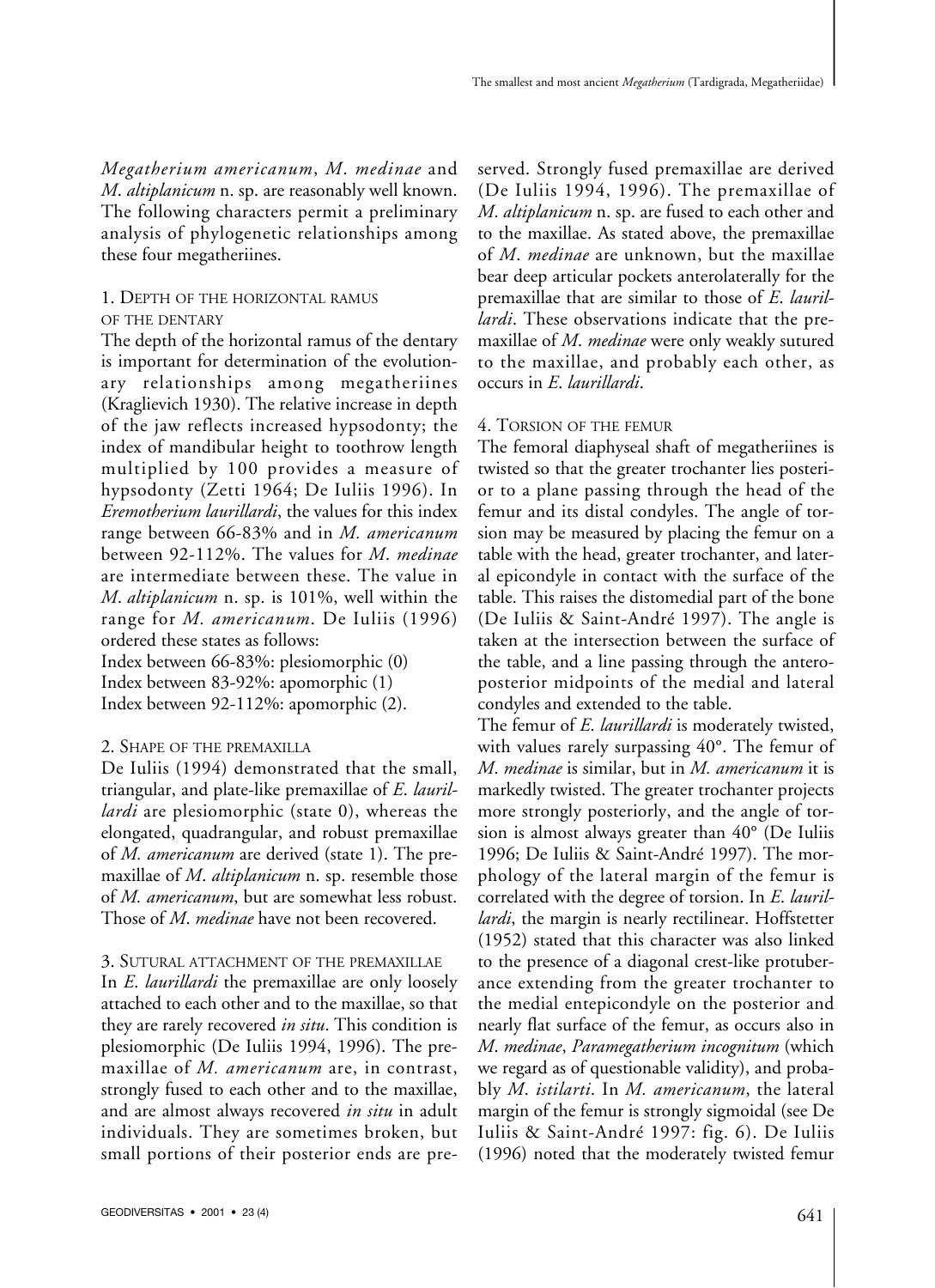with a nearly rectilinear lateral margin characteristic of *E*. *laurillardi* is plesiomorphic (state 0); the strongly twisted femur with a sigmoidal lateral margin of *M. americanum* derived (state 1). *M*. *medinae* resembles *E*. *laurillardi; M*. *altiplanicum* n. sp. resembles *M. americanum*.

# 5. SHAPE OF THE MEDIAL AND LATERAL FEMORAL MARGINS

In *M. americanum* and *M*. *altiplanicum* n. sp. the middle part of the diaphysis is relatively more constricted than in *E*. *laurillardi* and *M*. *medinae*. The medial and lateral femoral margins in the first two species therefore are more concave, the femur is more robust, and the proximal and distal ends appear more prominent. In *E*. *laurillardi* and *M*. *medinae*, the diaphysis is relatively less constricted and the medial and lateral margins are more nearly parallel. This condition, also present in most other megatheriines, is plesiomorphic (state 0), that characteristic of *M. americanum* and *M*. *altiplanicum* n. sp. is apomorphic (state 1; De Iuliis 1996; De Iuliis & Saint-André 1997).

## 6. DEVELOPMENT OF THE PATELLAR TROCHLEA

In *E*. *laurillardi* and *M*. *medinae* the patellar trochlea is well-developed and extends medially past the sagittal plane on the anterior surface of the femur. This morphology occurs in nearly all other sloths, and De Iuliis (1996) and De Iuliis & Saint-André (1997) have shown that this condition is plesiomorphic (state 0). The exceptions are *M. americanum*, *M*. *istilarti* (see Kraglievich 1925b) and *M*. *altiplanicum* n. sp., in which the trochlear facet is reduced and restricted to the middle lateral quarter of the anterior surface of the femur. This condition is derived (state 1).

This brief analysis suggests that *M. americanum*, *M*. *altiplanicum* n. sp., and *M*. *medinae* form a clade, based on increased depth of the horizontal ramus of the dentary and relatively robust premaxillae that are fused to each other and the maxillae. Within this clade, *M. americanum* and *M*. *altiplanicum* n. sp. are sister species, based on the following synapomorphies: a further increase in depth of the dentary (Character 1, state 2),

pronounced torsion of the femur, a femur with a relatively constricted diaphysis and widened proximal and distal ends, and reduction of the patellar trochlea. We consider it more prudent, pending a thorough and comprehensive phylogenetic analysis, to maintain the genus *Megatherium* as it has been used traditionally (i.e. including *M*. *medinae*), rather than formally recognize other possible generic names, such as *Pseudomegatherium*. However, in order to emphasize the sister species relationship between *M. americanum* and *M*. *altiplanicum* n. sp., we assign the subgeneric name *Megatherium* to this clade, as it contains the type species of the genus (cf. ICZN 1999: art. 44.1).

# ECOLOGICAL CONSIDERATIONS AND CONCLUSIONS

The presence of *M*. *altiplanicum* n. sp. in the Montehermosan of Bolivia indicates that a megatheriine closely related to *M. americanum* has existed at least since the early Pliocene. *M*. *altiplanicum* n. sp. differs considerably from *M*. *medinae*, first described by Philippi (1893) from northern Chile, but to which have also been referred remains from the Quaternary of Bolivia (e.g., by Casamiquela & Sepulveda 1974; Marshall & Salinas 1991). *M*. *medinae* is less derived than *M*. *altiplanicum* n. sp. with respect to *M. americanum*. It does not belong to *Megatherium* sensu Hoffstetter (1952), but rather to the subgenus *Pseudomegatherium*, according to this author. Indeed, Hoffstetter (1986) followed Kraglievich (1931) who proposed *Pseudomegatherium* for *M*. *medinae*. However, until a more comprehensive phylogenetic analysis is possible, we prefer to retain this species in *Megatherium*.

Casamiquela & Sepulveda (1974) suggested that *M*. *medinae* is closely related to *M*. *tarijense* and *M*. *lundi*. Further, they synonymized *M*. *sundti*, erected on damaged skulls from Ulloma by Philippi (1893), with *M*. *medinae*. Consequently, these remains from the base of the Ulloma Formation, Bolivia (i.e. early Lujanian) were referred to *M*. *medinae*. However, the remains (PIU M4530) dis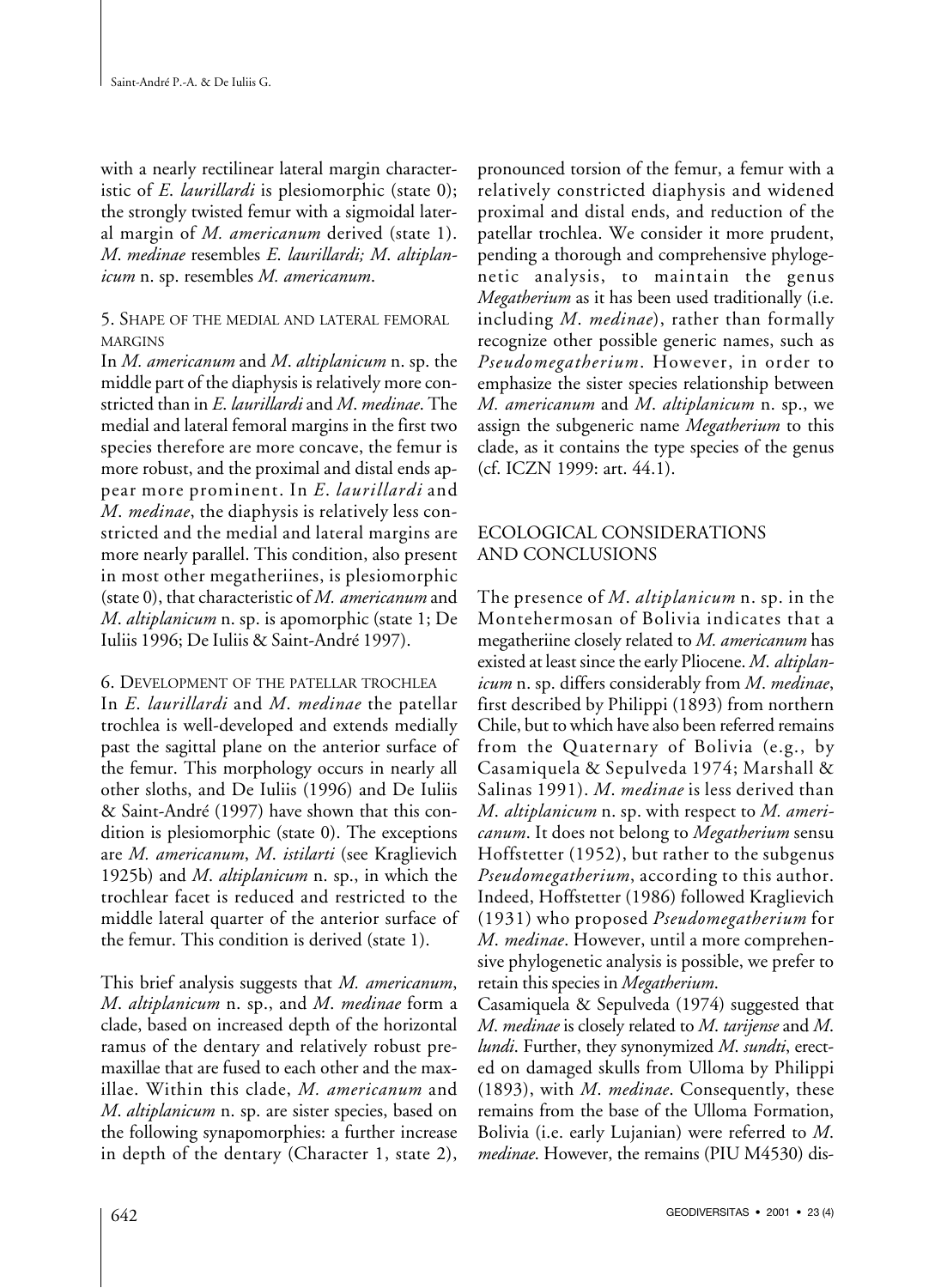cussed above of an immature individual, suggest that *M*. *medinae* (with its plesiomorphic femur) does not occur in Ulloma. Probably, remains from this region represent the species that Philippi (1893) described as *M*. *sundti*.

It is apparent from the altitudinal and geographic distribution of *Megatherium* sensu Hoffstetter (1952) (i.e. with a strongly twisted femur) that this genus was able to inhabit temperate lowlands (*M. americanum* is known extensively from the Quaternary pampas of Argentina), as well as high altitudes as is indicated by the presence of *M*. *altiplanicum* n. sp. at Ayo Ayo-Viscachani during the Pliocene and *M*. *sundti* at Ulloma during the Pleistocene.

In Chile, *M*. *medinae* is known from Chiu-Chiu (situated above 2 000 m) and in the western part of the lowland Tamarugal Pampa. Casamiquela & Sepulveda (1974) suggested that the occurrence of this species at such low altitude as the Pampa was possibly caused by *post-mortem* transport. Various undescribed remains from central and southern Peru apparently belong to a closely related form. Hoffstetter (1986) considered these remains to represent two species, distinguished on the basis of size, and referred them to *Pseudomegatherium* based on the presence of a relatively flat femur. Fragmented remains from the Puninian fauna of Ecuador were doubtfully assigned to this taxon, which is rare or absent in the northern Andes (Hoffstetter 1986).

Thus, the *Megatherium* species with a less twisted femur apparently represent a series of Quaternary forms of uncertain monophyly that were adapted to a high-altitude habitat in the central Andes. Importantly, increase in the depth of the dentary indicates that *M*. *medinae* (and perhaps other species from the central Andes) is more closely related to *M. americanum* and *M*. *altiplanicum* n. sp. than to *E*. *laurillardi*. The latter, also of Quaternary age, extended from southern Brazil to the southeastern United States (Cartelle & De Iuliis 1995). It is therefore generally considered to have been adapted to tropical regions, as well as a warm and dry climate. It is widespread east and west of the Andes and enters some Andean valleys, but is always found at low altitudes (Hoffstetter

1986). In contrast, *Megatherium* occurs in higher latitudes (at low altitudes), and thus is probably characteristic of more temperate climates. The presence of *M*. *altiplanicum* n. sp. in early and middle Pliocene sediments possibly indicates a broad ecological similarity between the Pliocene Altiplano, on the one hand, and the Pleistocene Altiplano and Argentinian lowlands, on the other. As the oldest record of the genus occurs on the Altiplano, it seems reasonable to assume that *M*. *altiplanicum* n. sp. evolved on the Altiplano and subsequently spread onto the central South American lowlands. Movement toward lower altitudes may have resulted from glaciations that, from at least 2.8 Ma (Patapatani Glaciation), occurred in the central Andes. However, the possibility exists that it immigrated to the Altiplano due to an ecological vacuum created by a massive extinction (*cf. infra*). Such an extinction might have been caused by the catastrophic deposition of the volcanic tuff termed Toba 76 or possibly by a more global climatic change.

The megatheriine reported, along with a mylodontid, from Member 6 of the Mauri Formation (Huayquerian) by Marshall *et al*. (1983) remains undescribed, and is not reported by Marshall & Sempéré (1992), who mention instead the presence of a mylodontid and a megalonychid. In any event, the presence of *M*. *altiplanicum* n. sp. in the Montehermosan of the Altiplano is of itself of great paleobiogeographic interest because it is the earliest certain species of its genus (Montehermosan megatheriines from Argentina have usually been referred to *Plesiomegatherium*, although doubtfully in some cases, as is indicated by "?*Plesiomegatherium"* in the faunal list for the Argentinian Montehermosan given by Marshall *et al*. 1983). *M*. *medinae*, considered Pliocene by earlier workers, was assigned to the Pleistocene by Casamiquela & Sepulveda (1974); remains from the base of the Ulloma Formation are Lujanian (Marshall & Salinas 1991) and probably belong to *M*. *sundti*. This indicates that the most recent common ancestor of *M. americanum*, *M*. *altiplanicum* n. sp., and *M*. *medinae* is at least early Pliocene and possibly older. The very early presence of a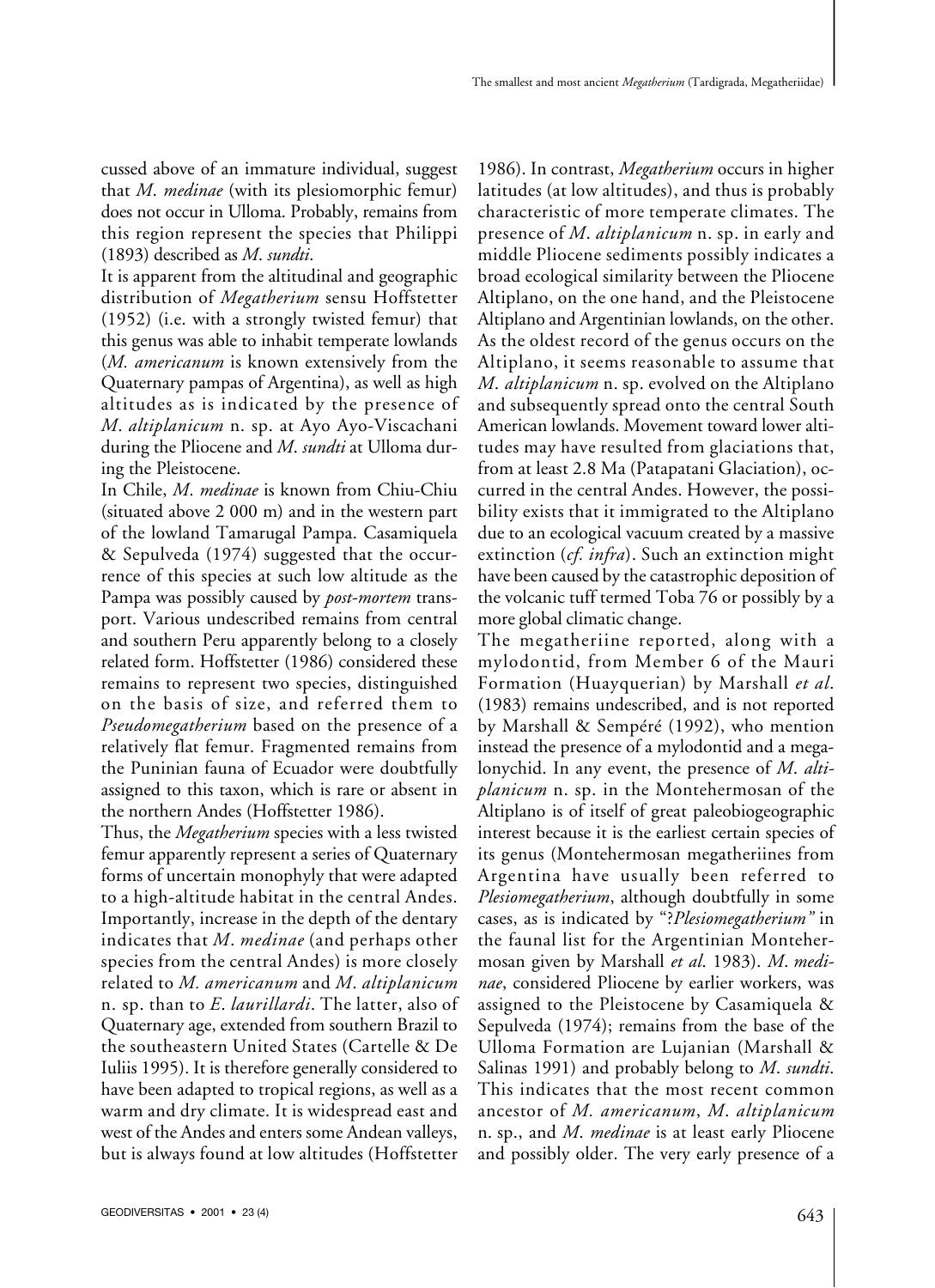*Megatherium* species that possesses a femur with prominent torsion on the Bolivian Altiplano indicates that the *M*. *altiplanicum* n. sp.-*M. americanum* clade (subgenus *Megatherium*) originated either on the Altiplano or in a region from which remains are unknown or undescribed, and that the emergence of the genus *Megatherium* (including *M*. *medinae*) probably dates to near the beginning of the Pliocene.

An evolution on the Altiplano would cast doubt on some of the minor conclusions drawn by Marshall & Sempéré (1992), such as that there is no paleontological data that supports the hypothesis of an endemic Altiplano-Puna fauna, and that this region was not a site of significant *in situ* evolution. These authors postulated that recurrent deposition of ash sheets during the Miocene and Pliocene resulted in repetitive and massive regional extinctions on the Altiplano-Puna, each followed by the reestablishment of faunae of low diversification through immigration from surrounding lowland areas.

However, it is possible that *M*. *altiplanicum* n. sp. evolved *in situ* from a form more hypsodont than, for example, *Eremotherium*. Such a postulated form, ancestral to the species of *Megatherium* possessing a prominently twisted femur, probably resembled the Pleistocene *M*. *medinae*, which was apparently restricted to high elevations in the Chilean (and possibly the Peruvian and Ecuadorian) Andes.

## **Acknowledgements**

We thank F. Anaya-Daza (MNNP BOL), J. Bonaparte (MACN), J. Flynn (FMNH), C. McGowan and H.-D. Sues (ROM), C. de Muizon (IFEA), and R. Pascual (MLP) for facilitating our research within their institutions. We appreciate the efforts of H. G. McDonald and A. Ohler for critical review of the manuscript. Their suggestions and comments helped improve its scientific merit. We acknowledge the help of S. F. Vizcaíno in calculations of mass estimates, D. Pulerà for illustrations (Figs 1; 2; 8 and 9), and L. Yick, E. Knapp, and D. Serrette and P. Loubry (MNHN) for photographic reproductions and arrangements. C. De Iuliis, T. De Iuliis, H. Dompierre, J. Fuoco, F. Pujos and M. Souza provided help with logistics. This paper is a contribution to the projects Universidad Nacional de La Plata N336, Agencia de Promoción Científica y Tecnológica PICT 7-6348, and Fundación Antorchas No. A-13740/1-78.

## **REFERENCES**

- AMEGHINO C. & KRAGLIEVICH L. 1921. -Descripción del *"Megatherium gallardoi"* C. Ameghino descubierto en el Pampeano inferior de la ciudad de Buenos Aires. *Anales del Museo de Historia Natural de Buenos Aires* 31: 135-156.
- BOULE M. & THÉVENIN A. 1920. *Mammifères fossiles de Tarija. Mission scientifique G. De Créqui-Monfort et E. Sénéchal de la Grange*. Librarie H. Le Soudier, Paris, 255 p.
- CABRERA Á. 1928. Sobre algunos megaterios plio- cenos. *Revista del Museo La Plata* 31: 339-352.
- CARTELLE C. 1992. *Edentata e megamamíferos herbívoros extintos da Toca dos Ossos (Ourolândia, Bahia, Brasil)*. Tese de Doutorado, Universidade Federal de Minas Gerais, Belo Horizonte, Brazil, 301 p.
- CARTELLE C. & DE IULIIS G. 1995. *Eremotherium laurillardi* - the Panamerican Late Pleistocene megatheriid sloth. *Journal of Paleontology* 15 (4): 830-841.
- CASAMIQUELA R. M. & SEPULVEDA F. 1974. Catalogación crítica de algunos vertebrados fósiles Chilenos. III: Los megaterioideos. Sobre *Megatherium medinae* Philippi. *Ameghiniana* 11 (2): 97-123.
- CASINOS A. 1996. Bipedalism and quadrupedalism in *Megatherium*: an attempt at biomechanical reconstruction. *Lethaia* 29: 87-96.
- CUVIER G. 1796. Notice sur le squelette d'une très grande espèce de quadrupède inconnue jusqu'à présent, trouvé au Paraquay, et déposé au cabinet d'histoire naturelle de Madrid. *Magasin encyclopédique, ou Journal des Sciences, des Lettres et des Arts* (1): 303-310; (2): 227-228.
- DE IULIIS G. 1994. Relationships of the Megatheriinae, Nothrotheriinae, and Planopsinae: some skeletal characteristics and their importance for phylogeny. *Journal of Vertebrate Paleontology* 14  $(4): 577 - 591.$
- DE IULIIS G. 1996. *A Systematic Review of the Megatheriinae (Mammalia: Xenarthra: Megatheriidae).* Doctoral Thesis, University of Toronto, Toronto, Canada, 781 p.
- DE IULIIS G. & CARTELLE C. 1999 A new giant megatheriine ground sloth (Mammalia: Xenarthra: Megatheriidae) from the late Blancan to early Irvingtonian of Florida. *Zoological Journal of the Linnean Society* 127: 495-151.